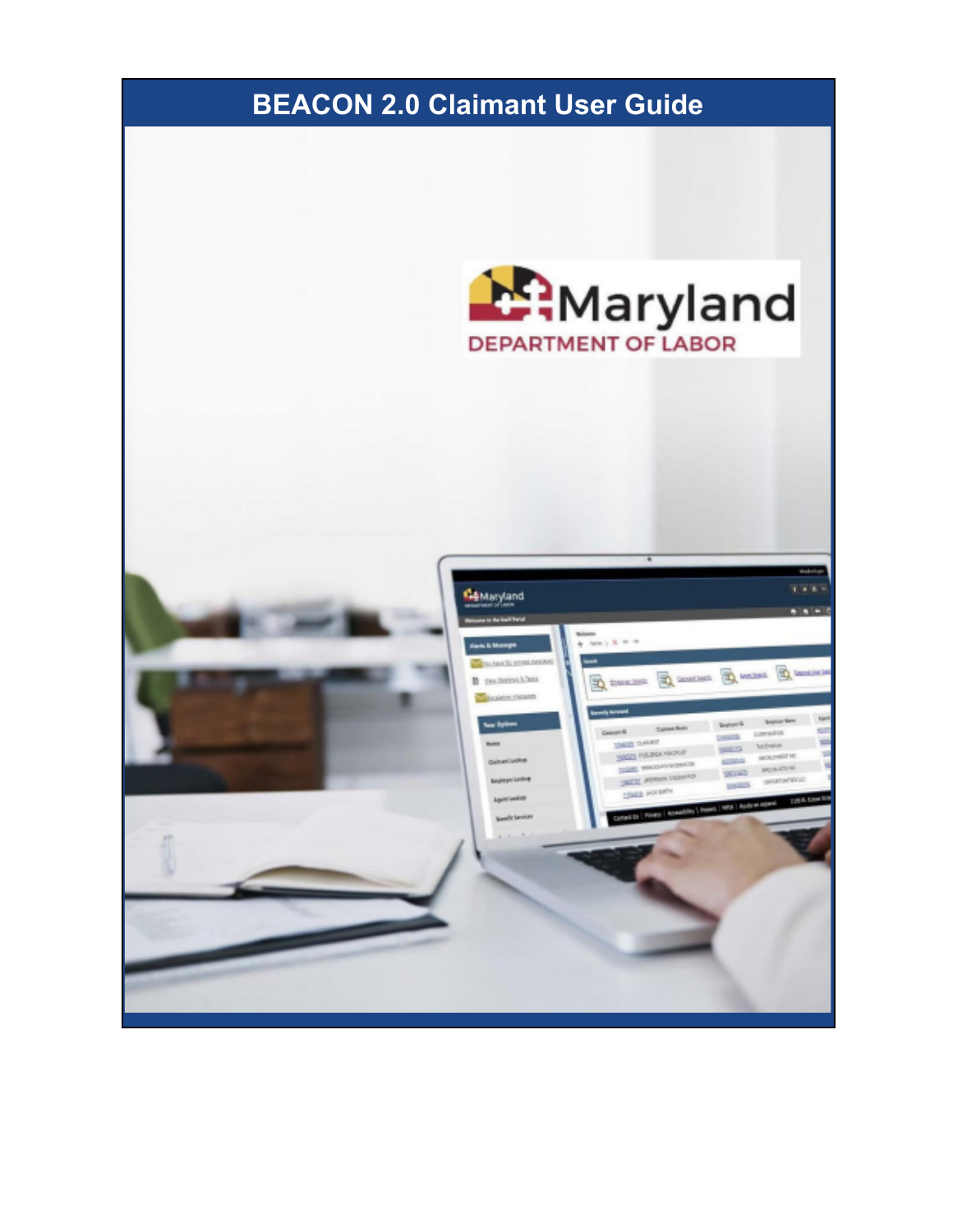## **Table of Contents**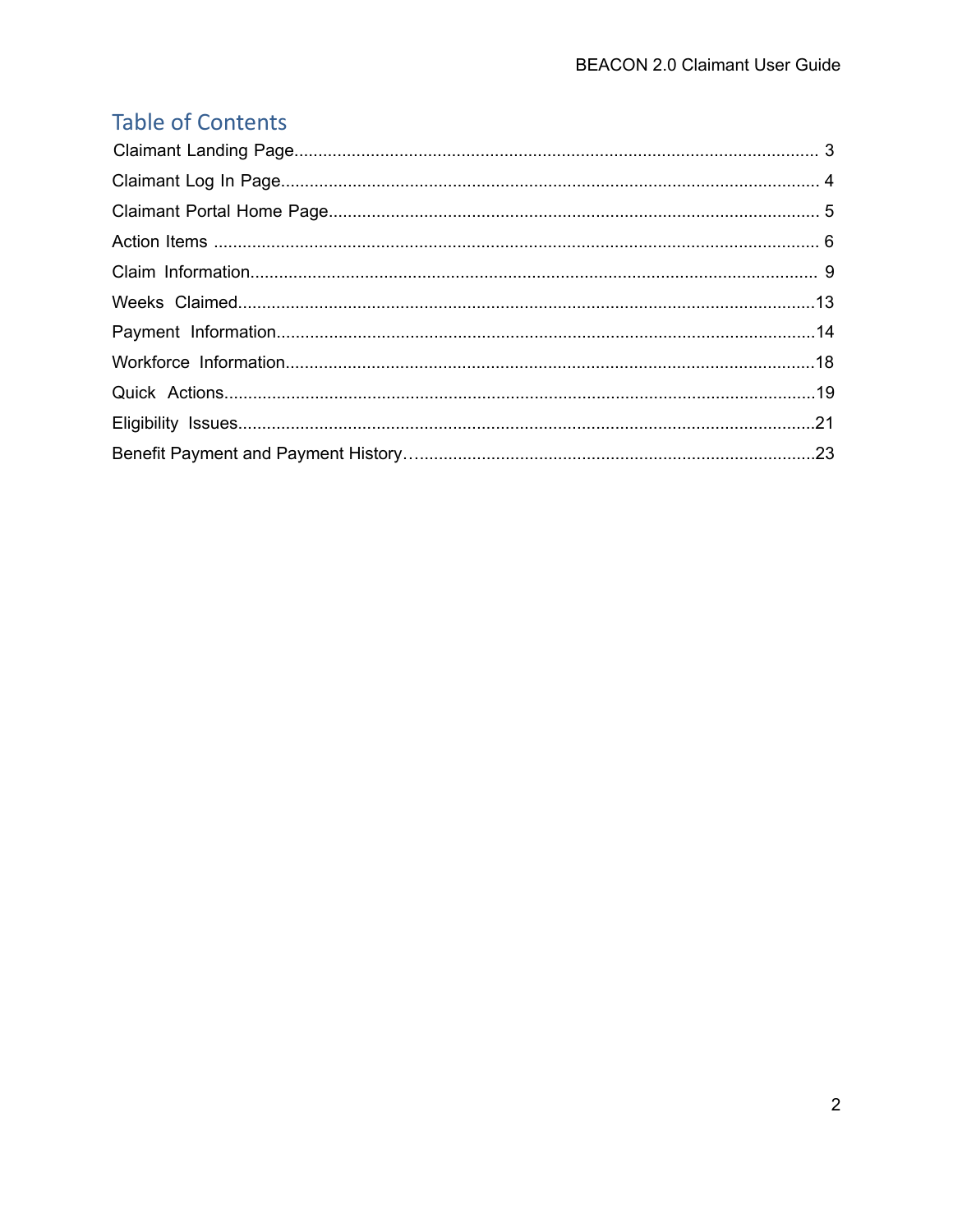# **BEACON 2.0 Claimant User Guide**

## **Claimant Landing Page**

A claimant (someone who files for unemployment insurance benefits) lands on this page after selecting: https://beacon.labor.maryland.gov/.

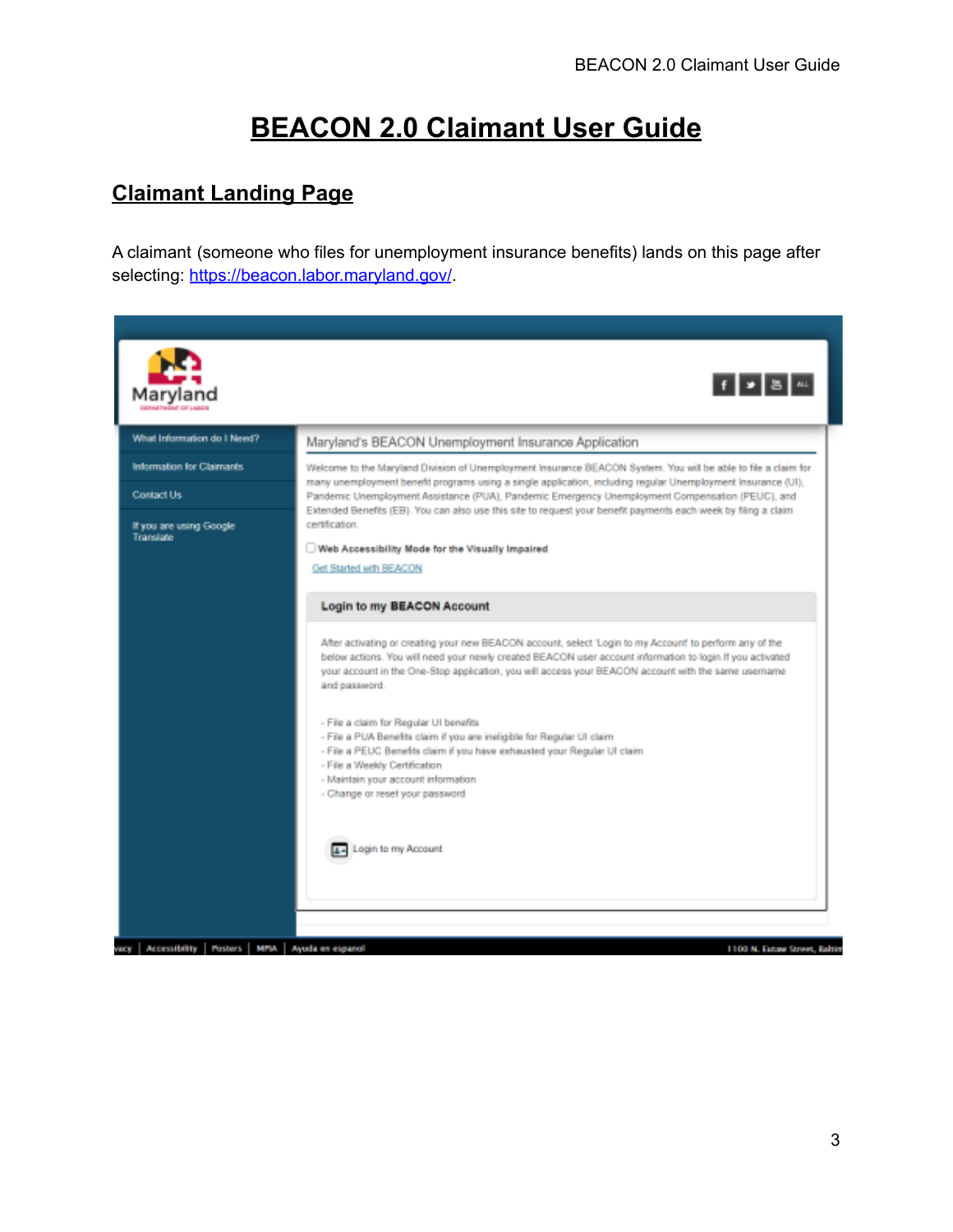## **Claimant Log In Page**

After selecting "Login to my Account" on the landing page, a claimant must enter their previously-created username and password and enter the Captcha code to access their BEACON account.

- **1. Username -** Enter the claimant's unique username.
- **2. Password -** Enter the claimant's unique password.
- **3. Captcha -** Enter the Captcha code as seen on the screen. If the claimant enters the code incorrectly, the system will display a new code.
- **4. Login button -** Select to log into the claimant's BEACON account.

If the claimant has never filed an unemployment insurance claim in Maryland, they must select the link below the Login button: "Click here to file an unemployment insurance claim if you do not have an existing account."

If the claimant has previously filed a claim; but does not have a BEACON account, they must select the link below the Login button: "Click here to activate your existing unemployment insurance account."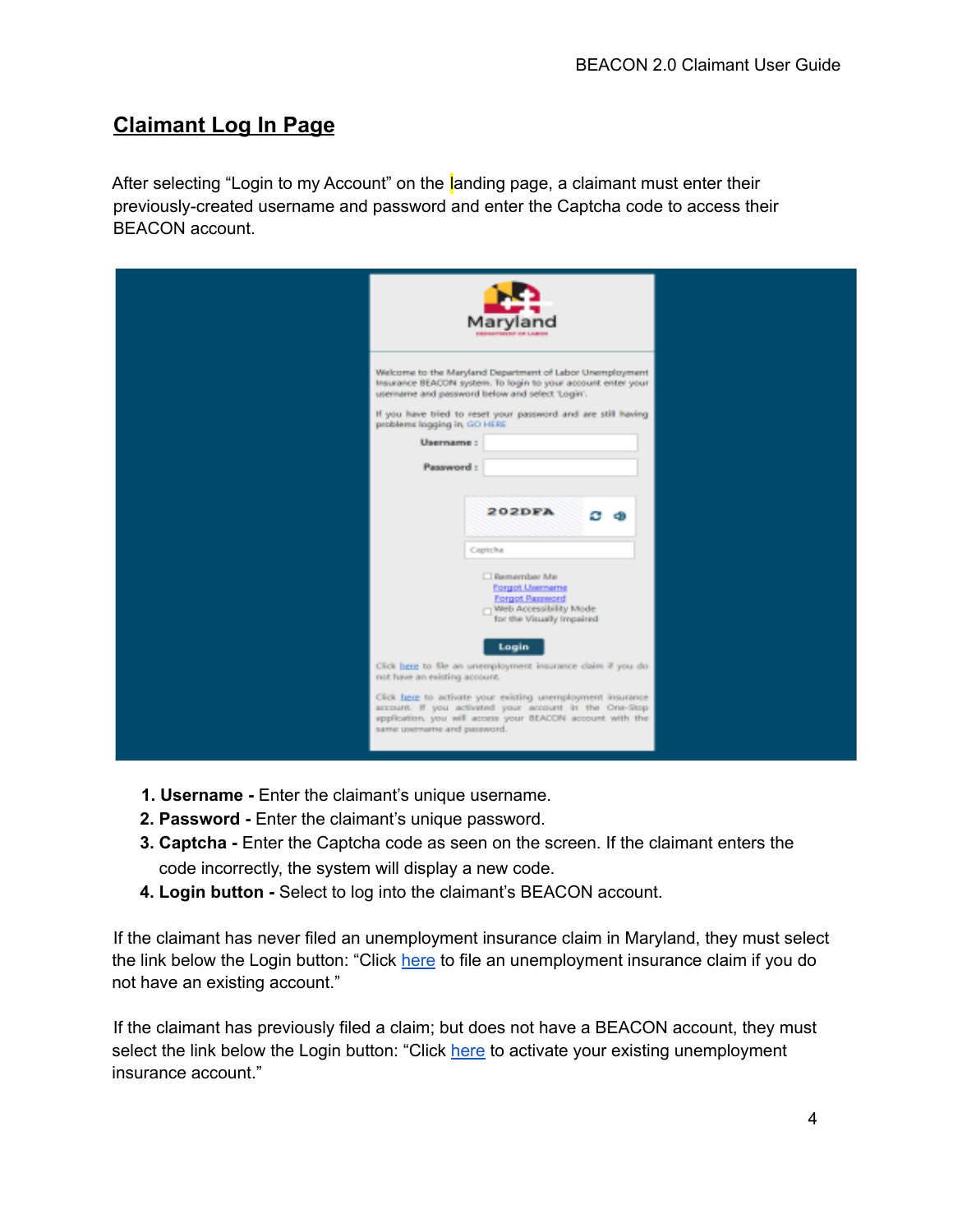## **Claimant Portal Home Page**

After a claimant logs into their BEACON account, they will see a home screen displayed with six (6) informational sections that provide a basic overview of the claimant's account. The Claimant Glossary will provide details on the following 6 informational sections:

- Action Items
- Claim Information
- Weeks Claimed
- Payment Information
- Workforce Information
- Quick Actions

| <b>Action Items</b>                                                                                                                                                            |                          | <b>Claim Information</b>                                  |               |                                    |              |
|--------------------------------------------------------------------------------------------------------------------------------------------------------------------------------|--------------------------|-----------------------------------------------------------|---------------|------------------------------------|--------------|
|                                                                                                                                                                                |                          | <b>Claim Number</b>                                       | 202001        | <b>Week Ending</b>                 | <b>SLMAN</b> |
| y You have no overpayment due.                                                                                                                                                 |                          | Status                                                    | <b>Active</b> | 10/03/2020                         |              |
|                                                                                                                                                                                |                          | Program Name                                              | REGULAR UT    |                                    |              |
| You have open action itera(s).                                                                                                                                                 |                          | <b>Monetary Claim Type</b>                                | U1            | 09/26/2020                         |              |
| <b>ALVIEW</b>                                                                                                                                                                  |                          | <b>Weekly Benefit Amount</b>                              | 8430.00       | 09/19/2020                         | ے            |
|                                                                                                                                                                                |                          | <b>Maximum Benefit Amount</b>                             | \$11,180.00   |                                    |              |
| You have no upcoming<br>Interview/Hearing.                                                                                                                                     |                          | <b>Monetary Balance</b>                                   | \$6,450.00    | Claimed                            | Available    |
|                                                                                                                                                                                |                          | <b>Benefit Year Begin Date</b>                            | 07/05/2020    |                                    |              |
|                                                                                                                                                                                |                          | <b>Benefit Year End Date</b>                              | 07/03/2021    |                                    |              |
| <b>Payment Information</b>                                                                                                                                                     |                          | <b>Worldorce Information</b>                              |               | <b>Quick Actions</b>               |              |
|                                                                                                                                                                                |                          |                                                           |               |                                    |              |
|                                                                                                                                                                                |                          | Register with Maryland Workforce<br>Exchange              |               |                                    |              |
|                                                                                                                                                                                | 09/19/2020<br>10/05/2020 | Register                                                  |               | Change Address/Phone/email         |              |
|                                                                                                                                                                                | Debit Card               |                                                           |               |                                    |              |
|                                                                                                                                                                                | \$430.00                 | Access HWE account-fleemployment<br>Exchange System (REX) |               | <u>E Change Payment Hethod</u>     |              |
|                                                                                                                                                                                | Cleared                  | <b>Select Here</b>                                        |               |                                    |              |
|                                                                                                                                                                                | 10/05/2020               |                                                           |               | Change Password/Security Questions |              |
| <b>Host Recent Week Claimed</b><br><b>Week Ending Date</b><br><b>Date Filed</b><br><b>Payment Hethod</b><br><b>Payment Amount</b><br><b>Payment Status</b><br><b>Date Paid</b> | <b>View Mare</b>         |                                                           |               |                                    |              |
|                                                                                                                                                                                |                          |                                                           |               | Change Communication Preference    |              |
|                                                                                                                                                                                |                          |                                                           |               | Change Tax Withholding             |              |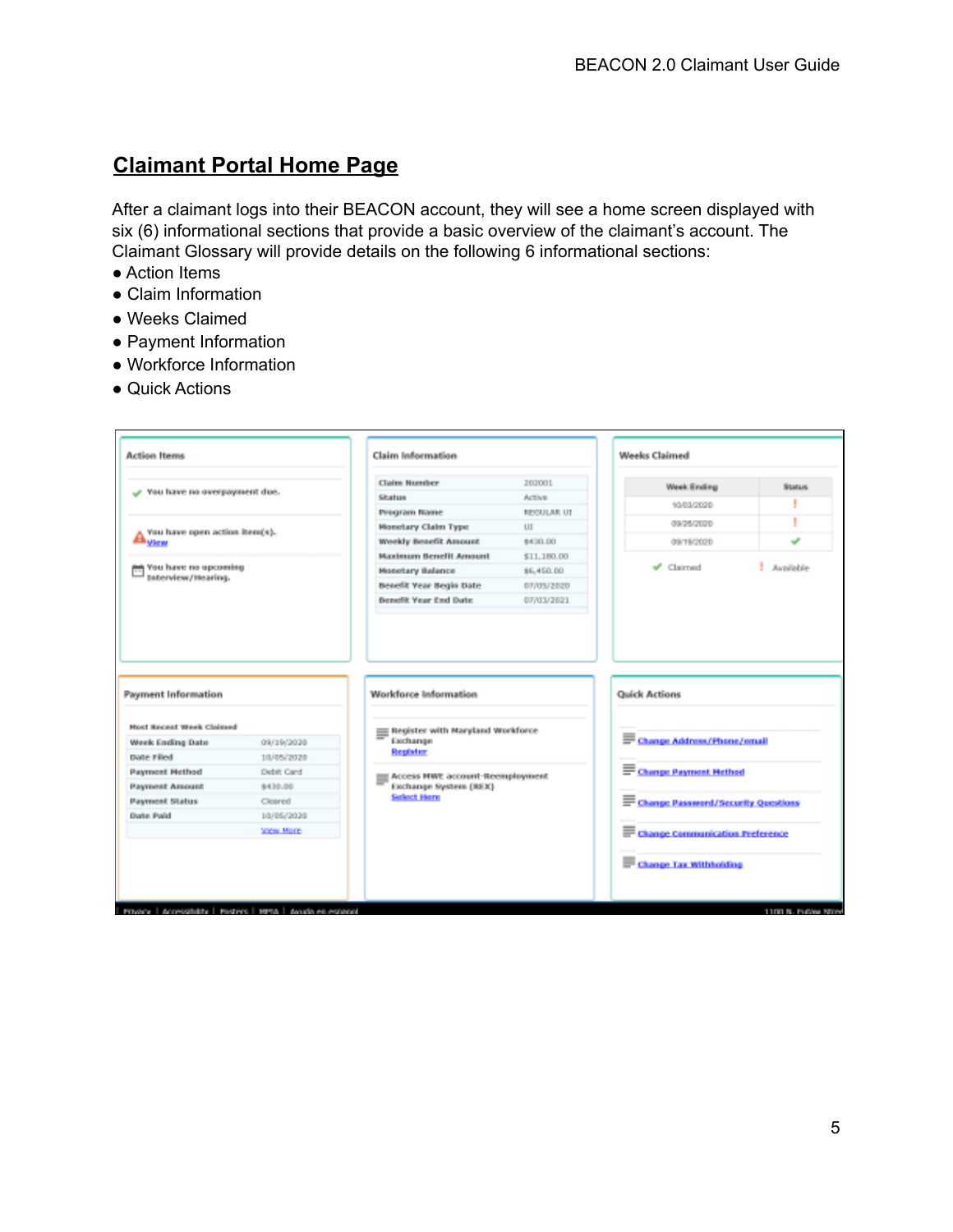## **Action Items**

The Action Items section is where a claimant can see if they have an overpayment due, any open action items (items that require them to take an action), or upcoming appointments (interviews or hearings).

| <b>Action Items</b>                        |
|--------------------------------------------|
| You have no overpayment due.               |
| You have no Open Action Items.             |
| You have no upcoming<br>Interview/Hearing. |
|                                            |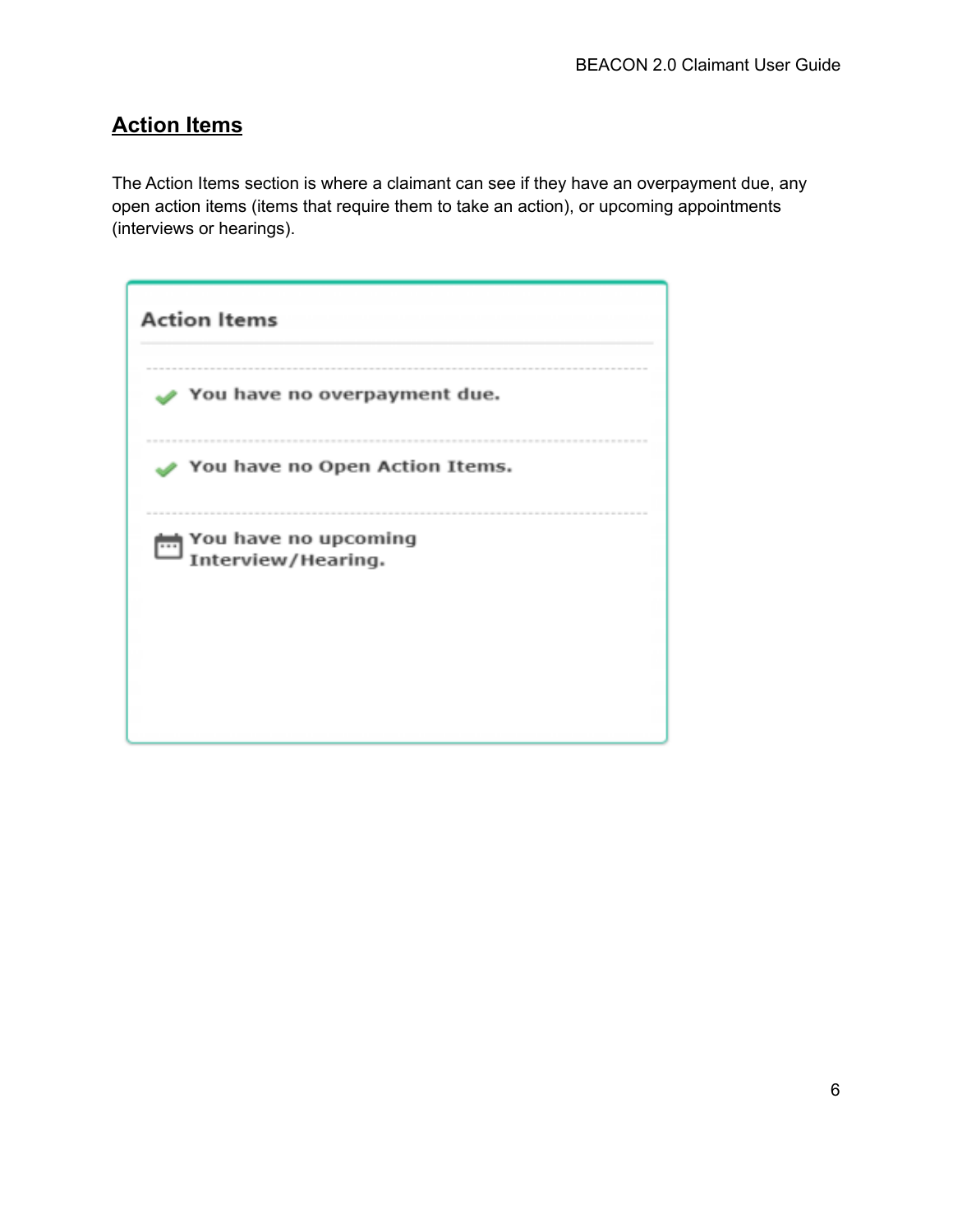

#### **Action Items**

- **1. Overpayments -** When a claimant owes overpayment funds, it is displayed in the Overpayments Due section of the BEACON portal. In the image above, the claimant does not have an overpayment to be repaid.
	- a. **Overpayment Definition -** An overpayment occurs when a claimant receives a benefit payment to which they are not entitled. The claimant is notified via a "Notice of Benefit Overpayment", which details the overpaid benefits and the requested repayment amount. A disqualification of earnings, among other reasons, can cause an overpayment.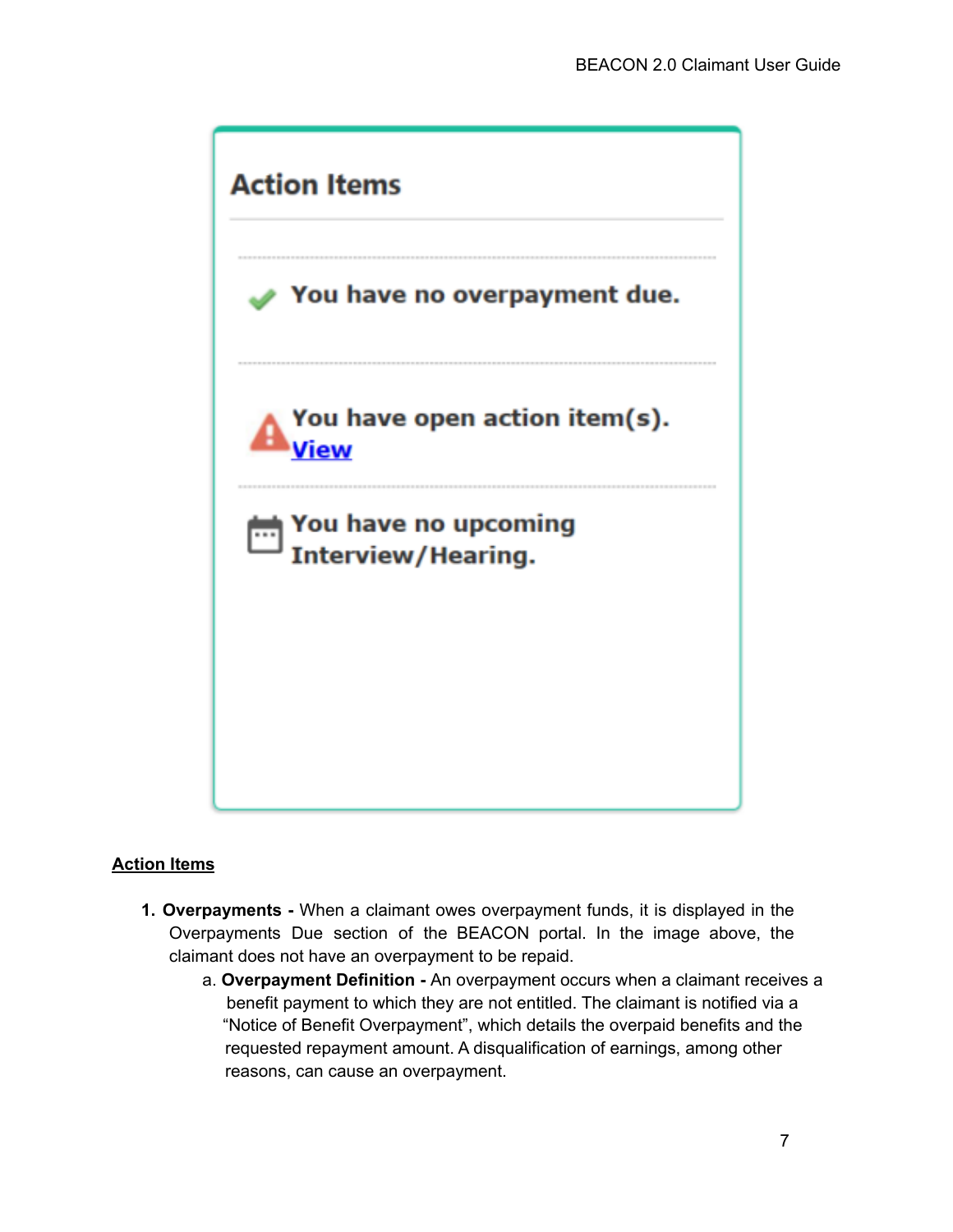**2. Open Action Items -** This Action Item section will indicate if you have open action items. To see the open action item, select the "View" link. Please see the note below for different types of open action items. This list is not comprehensive.

#### **a. Types of Open Action Items**

- i. Weekly Claim Certification
- ii. Fact Finding Questionnaire
- iii. Documentation Needed When a claimant files a claim and documentation is needed, BEACON creates an action item with the name of the documentation in the subject line, for example: SSN Validation.
- iv. Apply for Benefits A claimant may have an "Apply for Benefits" action item when they initially enter their portal after activation, upon a change in the quarter (after March 31, June 30, September 30, or December 31), after the expiration of a benefit year, or after a claim has been exhausted.
- v. Reopen Claim A claimant will have a Reopen Claim action item when their claim has become inactive and there are still benefits available on the claim.
- **3. You have no upcoming Interview/Hearing -** The claimant does not have a scheduled fact-finding appointment(s) or appeal hearing(s).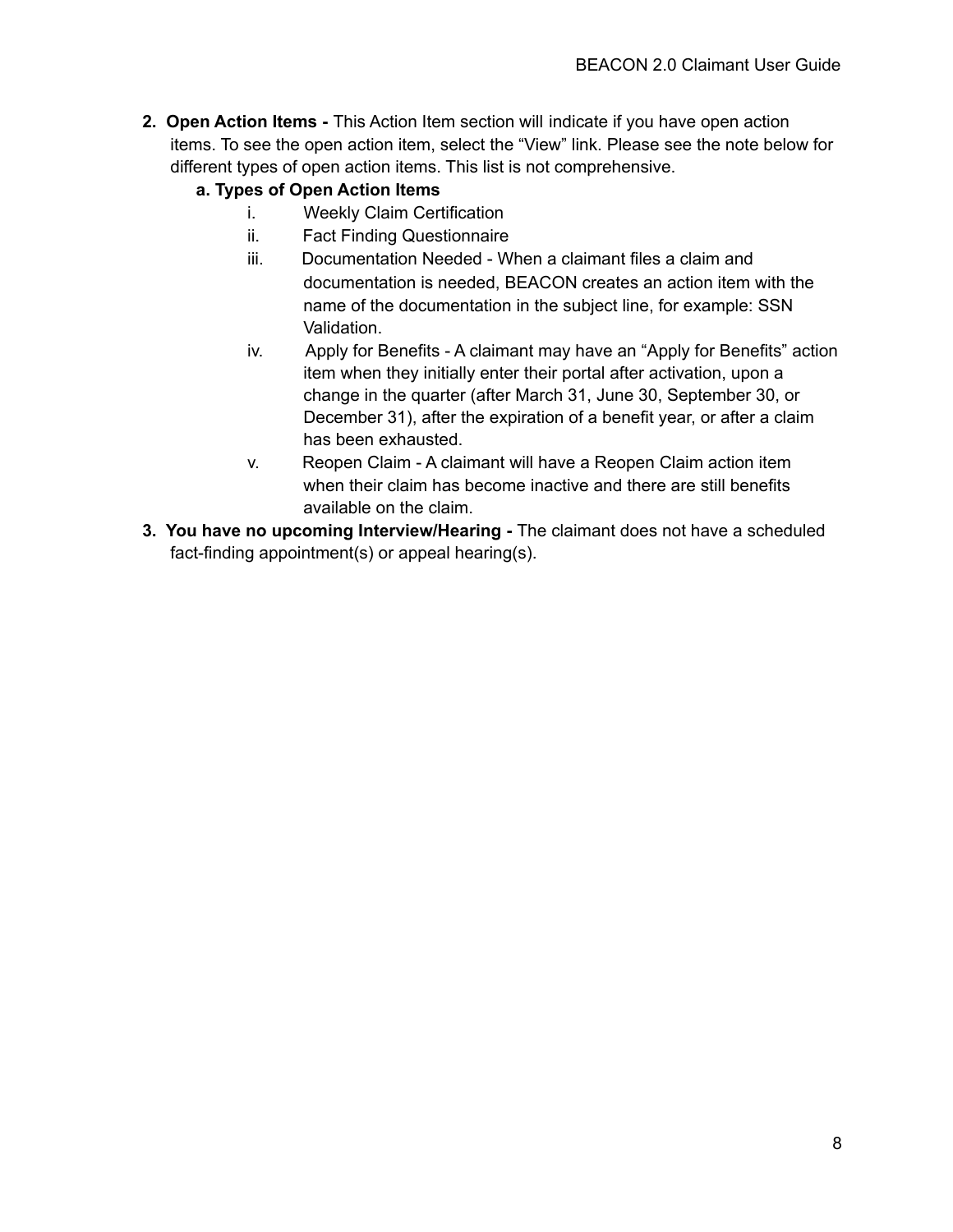## **Claim Information**

| <b>Claim Number</b>                       | 202001               |
|-------------------------------------------|----------------------|
| <b>Status</b>                             | Active               |
| Program Name                              | <b>REGULAR</b><br>UĪ |
| <b>Monetary Claim Type</b>                | UI                   |
| Weekly Benefit Amount                     | \$430.00             |
| <b>Maximum Benefit</b><br>Amount          | \$11,180.00          |
| <b>Monetary Balance</b>                   | \$6,450.00           |
| <b>Benefit Year Begin Date</b> 07/05/2020 |                      |
| <b>Benefit Year End Date</b>              | 07/03/2021           |

- **1. Claim Number -** A number assigned to each claim filed. This number is used to reference the claim throughout the life of the claim. For example, a claim number 202001 signifies the year 2020 (2020), and the number of claims the claimant has filed in a given year (01).
- **2. Status -** This refers to the claim status. A claimant may have an active, expired, exhausted, inactive, suspended, or withdrawn claim. The status refers to the appropriate classification that applies to the state of a particular claim. For more details on various claim status types, please see the note below.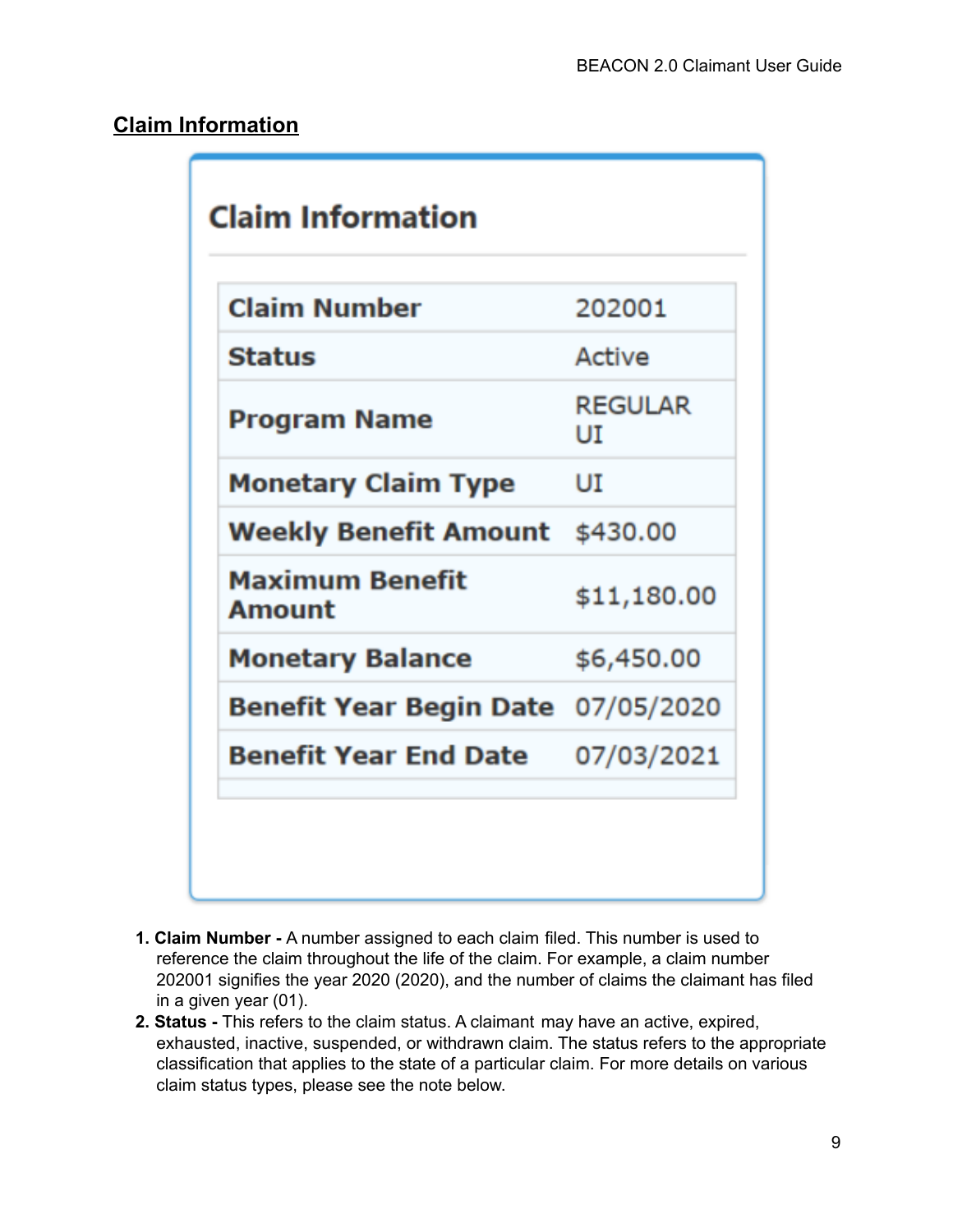- a. **Active -** A claim is considered active if it is determined eligible for benefits, and if a claimant received his/her weekly benefit amount.
- b. **Expired -** A claim for benefits is valid for a certain number of weeks under each program. After that period of time, the claim is expired and the claimant must file a new claim for benefits if they are unemployed. A regular Maryland UI claim is valid for 52 weeks. An UI claim expires at the end of the benefit year. If a claimant qualifies for benefits under a federal compensation program, such as Pandemic Unemployment Assistance, his/her claim will also expire when the compensation program ends. If a claim expires, the claimant may file a new claim to determine if they qualify for additional weeks of UI or if they qualify for benefits under another program.

A claimant whose claim has expired will receive an action item and an Apply for Benefits link in their portal to apply for another benefit program.

c. **Exhausted -** A claim is exhausted when a claimant uses the maximum amount of benefit weeks they qualify for in a benefit year.

A claimant that exhausts their benefits, and has another potential benefit program available, will receive an action item and an Apply for Benefits link in their portal to apply for another benefit program.

d. **Inactive -** A claim becomes inactive in a circumstance where a claimant was receiving benefits, returned to work, and reported wages greater than his/her weekly benefit amount. A claimant is considered not unemployed if they are earning more than his/her weekly benefit amount.

A claimant whose claim is inactive will receive an action item and a Reopen Claim link will appear in his/her portal to apply for another benefit program.

e. **Withdrawn -** A claim which is removed from the UI system after DUI determines that the claim is no longer valid. For example, if a claimant files UI claims in two different states, one of those claims will be withdrawn, as a claimant may not collect UI benefits from two states simultaneously.

A claimant whose claim is withdrawn will receive an action item and an Apply for Benefits link in their portal to apply for another benefit program.

**3. Program Name -** The name of the unemployment benefit program (see the list below) which allows claimants who qualify to receive UI benefits. The BEACON 2.0 portal displays the particular program through which a claimant qualifies for his/her benefits. Examples include: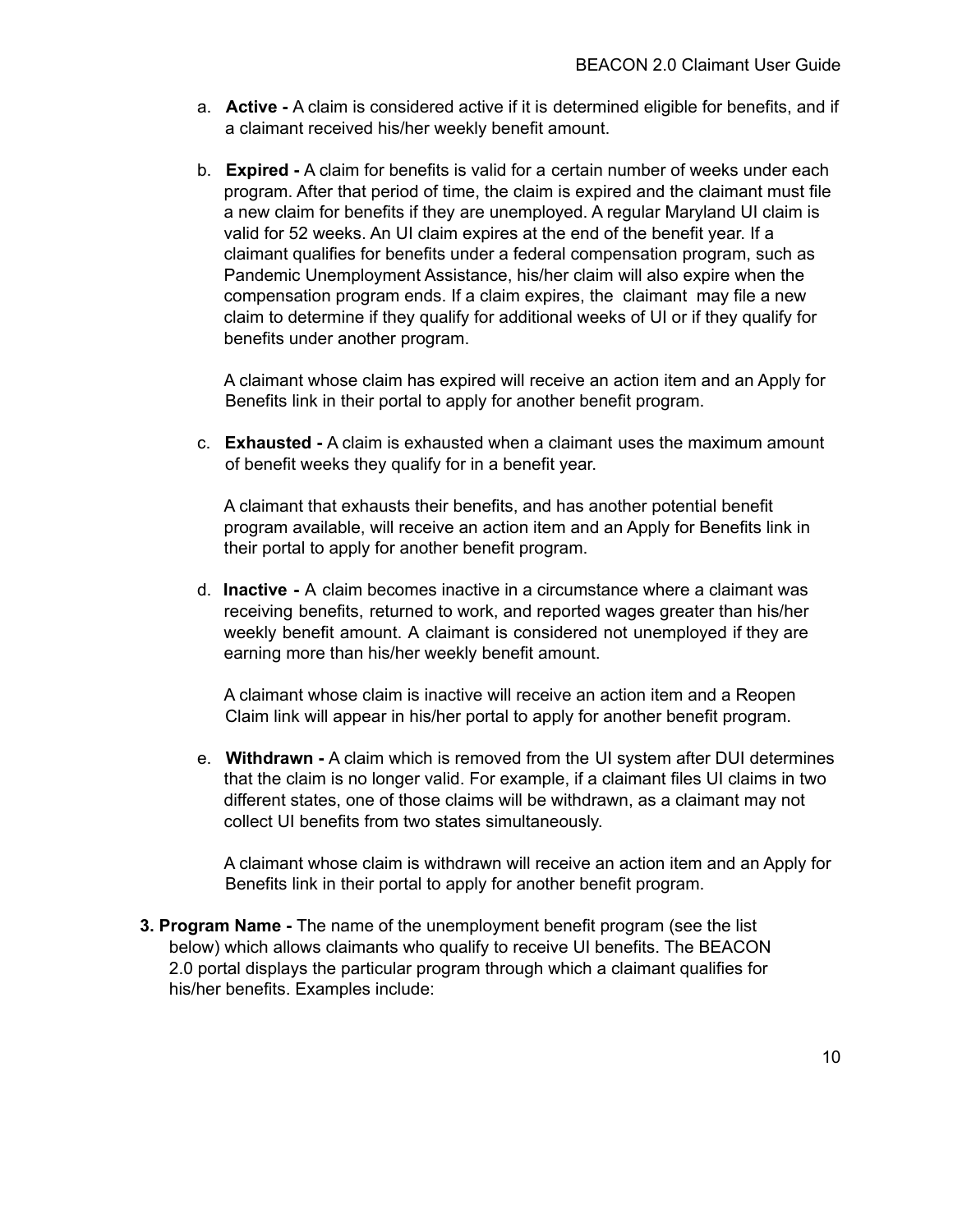- a. Regular Unemployment Insurance
- b. Extended Benefits (EB)
- c. Trade Readjustment Act (TRA)
- d. Work Sharing
- e. Unemployment Compensation for Federal Employees (UCFE)
- f. Unemployment Compensation for Ex-Servicemembers (UCX)

Temporary Federal Pandemic Unemployment Insurance Programs

- a. Pandemic Emergency Unemployment Compensation (PEUC)
- b. Pandemic Unemployment Assistance (PUA)
- **4. Monetary Claim Type -** This indicates the claimant's source of income used to satisfy monetary eligibility for the claim. The potential bases are:
	- a. **UI** Based on W-2 wages.
	- b. **UCX** Based on wages from the claimant's military service.
	- c. **UI-UCX** Based on a combination of W-2 wages and wages from military service.
	- d. **UCFE** Based on income from federal employment.
	- e. **UI-UCFE** Based on a combination of W-2 wages and wages from federal employment.
	- f. **UI-UCX-UCFE** Based on a combination of W-2 wages, wages from military service, and wages from federal employment.
	- g. **UCX-UCFE** Based on a combination of wages from military service and from federal employment.
	- h. **CWC (Combined Wage Claim)** Based on wages earned in multiple states.
	- i. **Shell Claim** Maryland has taken the claim application, but benefits will be paid by another state.
	- j. **IB1** Based on wages in a state that does not accept internet or telephone claims. The claim is sent to the state liable for the UI benefits.
	- k. **PUA** Based on wages and/or income from self employment, independent contracting, and gig work.
	- l. **PEUC** PEUC is an extension program of regular UI benefits. PEUC claims are based on the wages which were used for the regular UI claim that the PEUC claim is extending.
- **5. Weekly Benefit Amount (WBA) -** The amount of money a claimant is eligible to receive each week. The weekly benefit amount is based on the amount of money a claimant was paid by all of the employers they worked for during the base period. The current weekly benefit amount allowed under Maryland Unemployment Insurance law ranges from \$50 to \$430. NOTE: A claimant may receive less than the WBA in certain circumstances, for example if the claimant earns wages in a week, owes child support, or has an overpayment balance.
- **6. Maximum Benefit Amount -** The maximum amount of money a claimant may receive in a benefit year.
- **7. Monetary Balance -** The remaining total benefits balance. A claimant's weekly benefit payment amount is subtracted from the balance for each week that a claimant receives payment.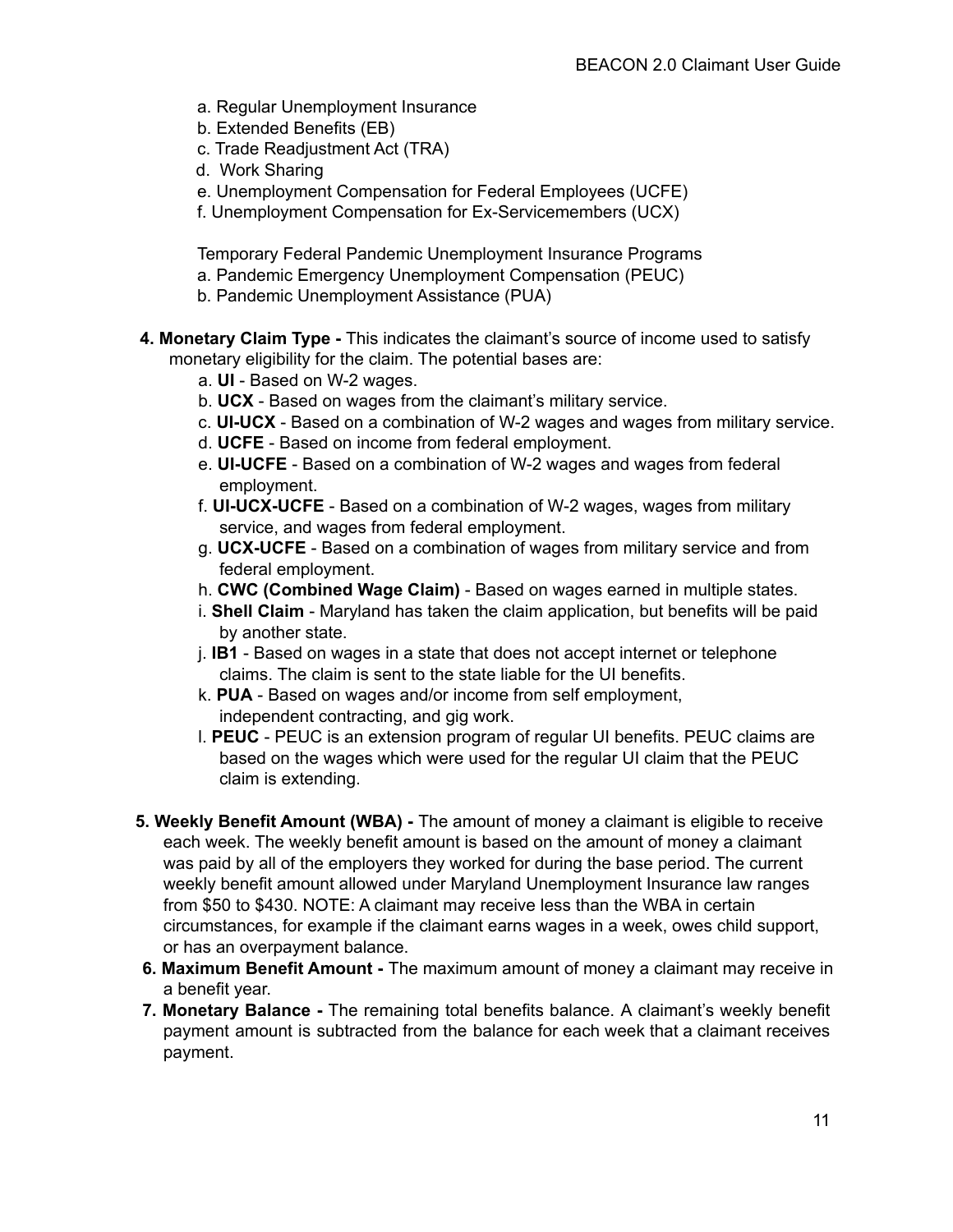- **8. Benefit Year Begin Date -** The date on which an unemployment claim begins. It is the Sunday of the week in which a claimant filed his/her initial claim. A benefit year is a one year period that begins on the first day of the calendar week that the claimant filed for benefits. This date is always a Sunday.
- **9. Benefit Year End Date -** The date on which an unemployment claim expires. The benefit year end date is 52 weeks from the start of the benefit year, and the end date is always a Saturday.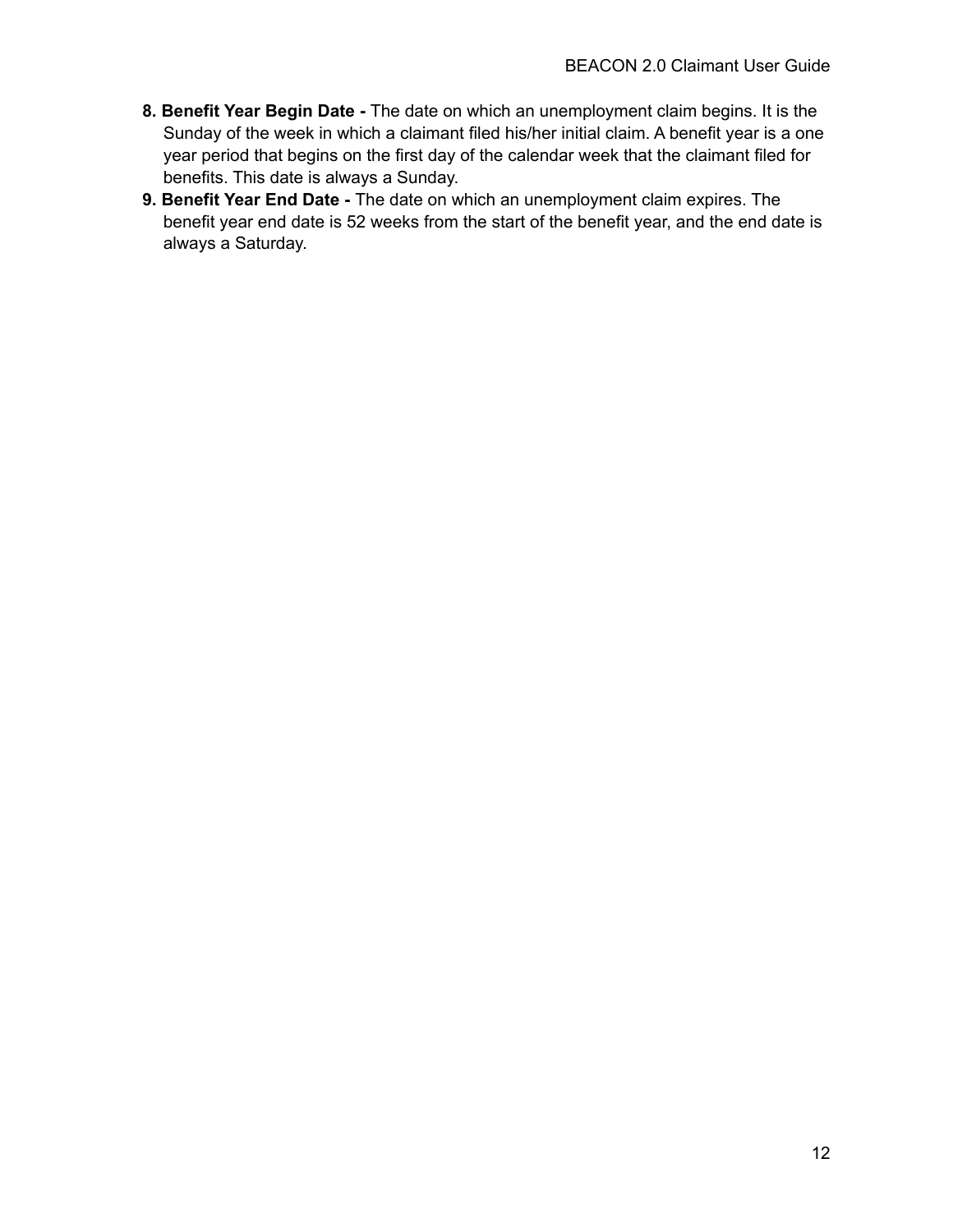### **Weeks Claimed**



- **1. Week Ending -** The week ending is the end of the benefit week in which a qualifying claimant should file a weekly claim certification in order to request payment of benefits. The benefit week runs Sunday through Saturday. The week ending date is always a Saturday. A claimant should file a weekly claim certification for each week they are requesting benefits.
- **2. Status -** In BEACON, the status refers to whether or not a claim certification was filed for the qualifying week.
	- **A.** Claimed ( $\vee$ ) When a claimant has filed his/her weekly claim certification for an eligible benefit week, the status of that week is claimed. This is represented by a check mark  $(\vee)$ .
	- **B. Available (!) -** When a claimant has not filed his/her weekly claim certification for an eligible benefit week, the status displays the weeks that are available to file. This is represented by an exclamation mark **(!).**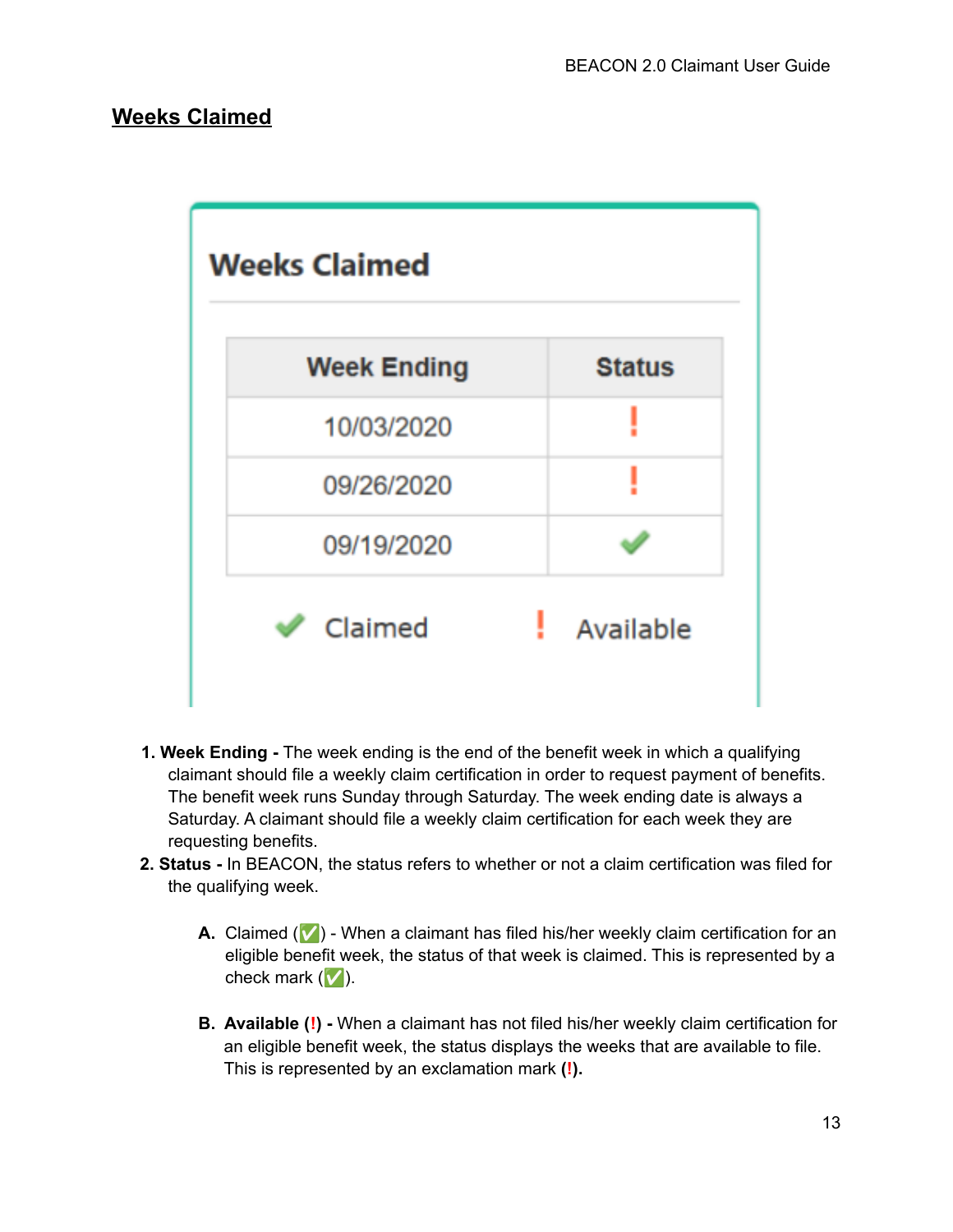# **Payment Information**

# **Most Recent Week Claimed**

| <b>Week Ending</b><br><b>Date</b> | 09/19/2020       |
|-----------------------------------|------------------|
| <b>Date Filed</b>                 | 10/05/2020       |
| Payment Method                    | Debit Card       |
| <b>Payment Amount</b> \$430.00    |                  |
| <b>Payment Status</b> Cleared     |                  |
| Date Paid                         | 10/05/2020       |
|                                   | <b>View More</b> |
|                                   |                  |
|                                   |                  |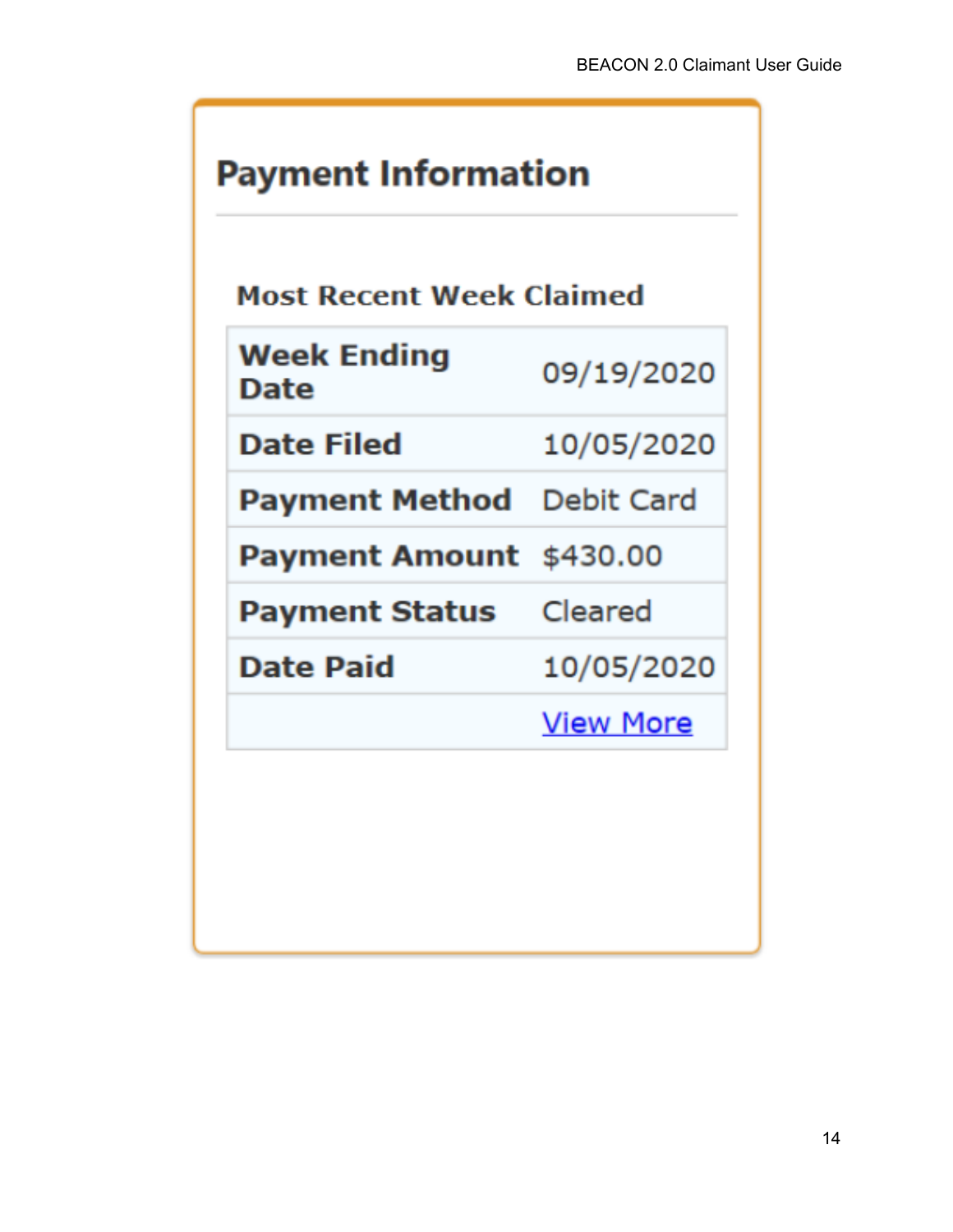#### **Most Recent Week Claimed**

- **1. Week Ending Date -** The last date of a particular benefit week. In Maryland, the benefit week is from Sunday to Saturday, and the week ending date is always a Saturday.
- **2. Date Filed -** The date on which a claimant filed his/her weekly claim certification.
- **3. Payment Method -** The option that the claimant selected to receive benefit payments. There are two options to receive benefits payments: by direct deposit or check. Claimants who select direct deposit as their payment method may receive benefit payments more efficiently.
- **4. Payment Amount -** The actual amount of benefits the claimant was paid for the specified benefit week.
- **5. Payment Status -** The payment status refers to whether or not a claimant's weekly benefit amount was paid. If not, the payment status displays where the benefit is in the payment process, including any issues with the payment. For more details, please see the note below - Types of Payment Status.
- **6. Date Paid -** The date in which the unemployment insurance benefit payment was posted to a claimant's account. Claimants may receive their benefits after this date, depending on their financial institution or U.S. mail delivery times.

| Payment<br><b>Status</b>                                                                                                                                                                                                   | <b>Definition</b>                                                                                                                                                                                                                        |  |  |  |  |
|----------------------------------------------------------------------------------------------------------------------------------------------------------------------------------------------------------------------------|------------------------------------------------------------------------------------------------------------------------------------------------------------------------------------------------------------------------------------------|--|--|--|--|
| <b>Benefits</b><br><b>Exhausted</b>                                                                                                                                                                                        | This status is displayed if the weekly benefit amount cannot be paid as the balance<br>is exhausted.                                                                                                                                     |  |  |  |  |
| <b>Canceled</b>                                                                                                                                                                                                            | This status is displayed if the direct deposit or check payment was canceled.                                                                                                                                                            |  |  |  |  |
| <b>Claim Not</b><br><b>Active</b>                                                                                                                                                                                          | This status is displayed when weeks are claimed but the claim is canceled.                                                                                                                                                               |  |  |  |  |
| <b>Cleared</b>                                                                                                                                                                                                             | Direct Deposit - This status will display when the claimant's financial institution has<br>indicated that the benefit payment was deposited into the claimant's account.<br>Check - Once the clear check file is received from the bank. |  |  |  |  |
| <b>Disqualified</b><br>This status is displayed if the week is disqualified based on a determination.<br>This status also applies to a scenario where severance pay is greater than the<br>weekly benefit amount reported. |                                                                                                                                                                                                                                          |  |  |  |  |
| <b>Earnings</b><br>More than<br><b>Weekly</b><br><b>Benefit</b><br><b>Amount</b>                                                                                                                                           | This status is displayed if the claimant reported earnings on the claim certification<br>that were greater than his/her weekly benefit amount.                                                                                           |  |  |  |  |
| <b>Filed</b>                                                                                                                                                                                                               | This status is displayed if the weekly certification was filed but not yet processed.                                                                                                                                                    |  |  |  |  |

#### **\*Note: Claimant Payment Status**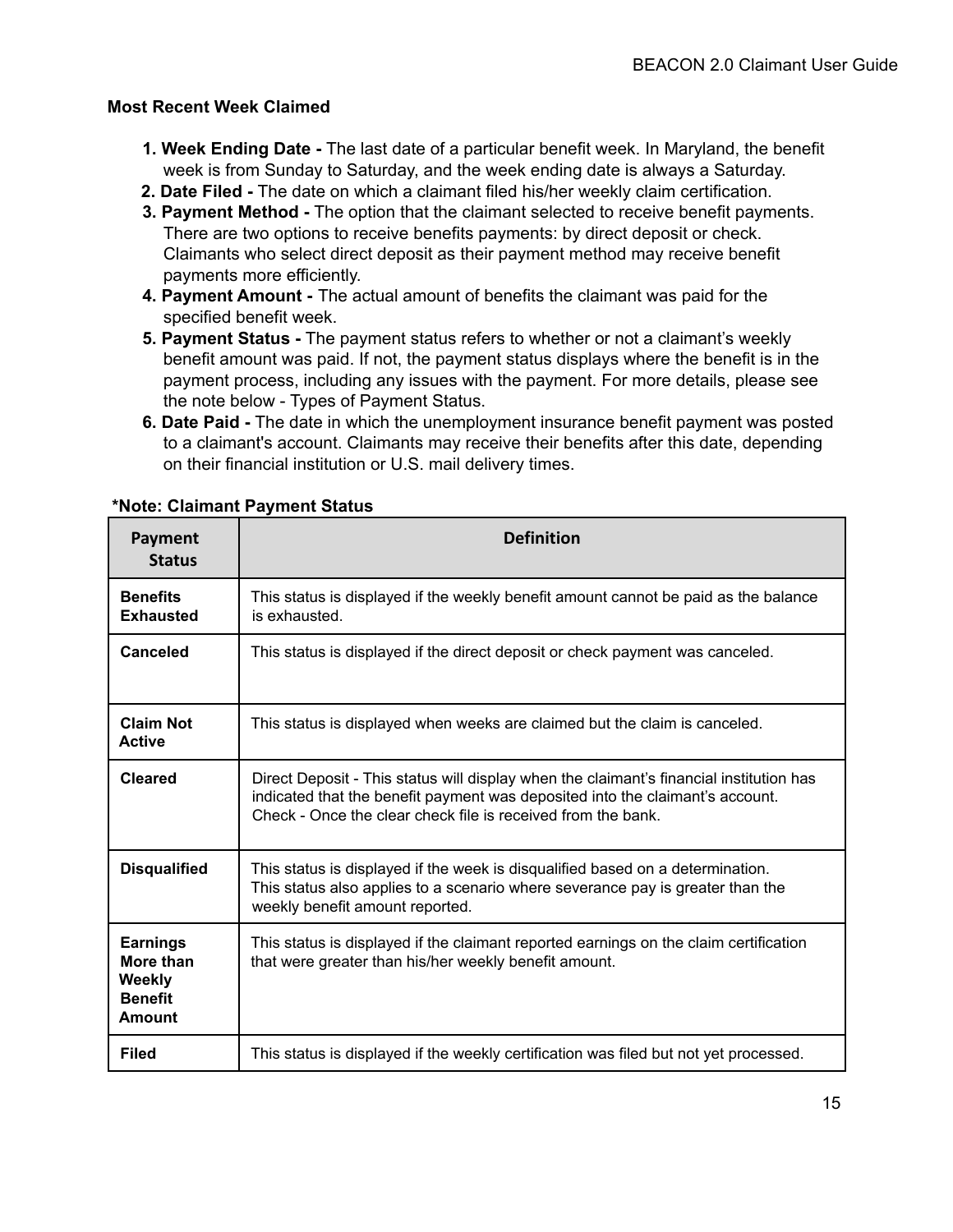| <b>Final</b><br><b>Payment</b>  | This status is displayed during a claimant's last weekly benefit payment before the<br>monetary balance is exhausted. After the specific week is paid, the monetary<br>balance is reduced to 0.                                                                                                                                                                                                                                                                                                                                                                                                                                                                                                                                                                                                                                                                                                                                                                                                                                                                                                               |
|---------------------------------|---------------------------------------------------------------------------------------------------------------------------------------------------------------------------------------------------------------------------------------------------------------------------------------------------------------------------------------------------------------------------------------------------------------------------------------------------------------------------------------------------------------------------------------------------------------------------------------------------------------------------------------------------------------------------------------------------------------------------------------------------------------------------------------------------------------------------------------------------------------------------------------------------------------------------------------------------------------------------------------------------------------------------------------------------------------------------------------------------------------|
| <b>Monetarily</b><br>Ineligible | This status is displayed if the week cannot be paid since the claim is<br>monetarily ineligible.                                                                                                                                                                                                                                                                                                                                                                                                                                                                                                                                                                                                                                                                                                                                                                                                                                                                                                                                                                                                              |
| On Hold                         | Generally, a claimant will see an "On Hold" payment status if their claim has<br>unresolved issue(s), requires authentication, or additional information from a third<br>party. Claimant will see their payments "On Hold" under the following<br>circumstances:                                                                                                                                                                                                                                                                                                                                                                                                                                                                                                                                                                                                                                                                                                                                                                                                                                              |
|                                 | 1. Indefinitely, if the claimant has any of the following unresolved issues<br>which prevents payment of benefits. To access the eligibility issues<br>screen, claimants can select the "Eligibility Issues" tab on the left hand of<br>their claimant portal home screen.<br>a. Able and Available<br>b. Active Search for Work<br>c. Alien Issues<br>d. Attending School/Training<br>e. Backpay Award/Damages<br>f. Conversion<br>g. Disaster Unemployment Assistance (DUA)<br>h. Discharged<br>i. Earnings<br>j. Extended Benefits Issues<br>k. Emergency Unemployment Benefits<br>I. Employee Hired by Maryland Department of Labor<br>m. Filing Proper Claims<br>n. Fraud<br>o. Labor Disputes<br>p. Leave of Absence Issues<br>q. Military Entitlement<br>r. Monetary Eligibility<br>s. Never Employed Here<br>t. Not Unemployed<br>u. OIG investigation<br>v. Option to File in Another State<br>w. Other Payment<br>x. Other Unemployment Benefits<br>y. Payment Block<br>z. Pension<br>aa. Reasonable Assurance<br>bb. Refusal of Work<br>cc. Reporting Requirement<br>dd. RTAA<br>ee. Severance Pay |
|                                 | ff. Special Pay/Bonus Pay                                                                                                                                                                                                                                                                                                                                                                                                                                                                                                                                                                                                                                                                                                                                                                                                                                                                                                                                                                                                                                                                                     |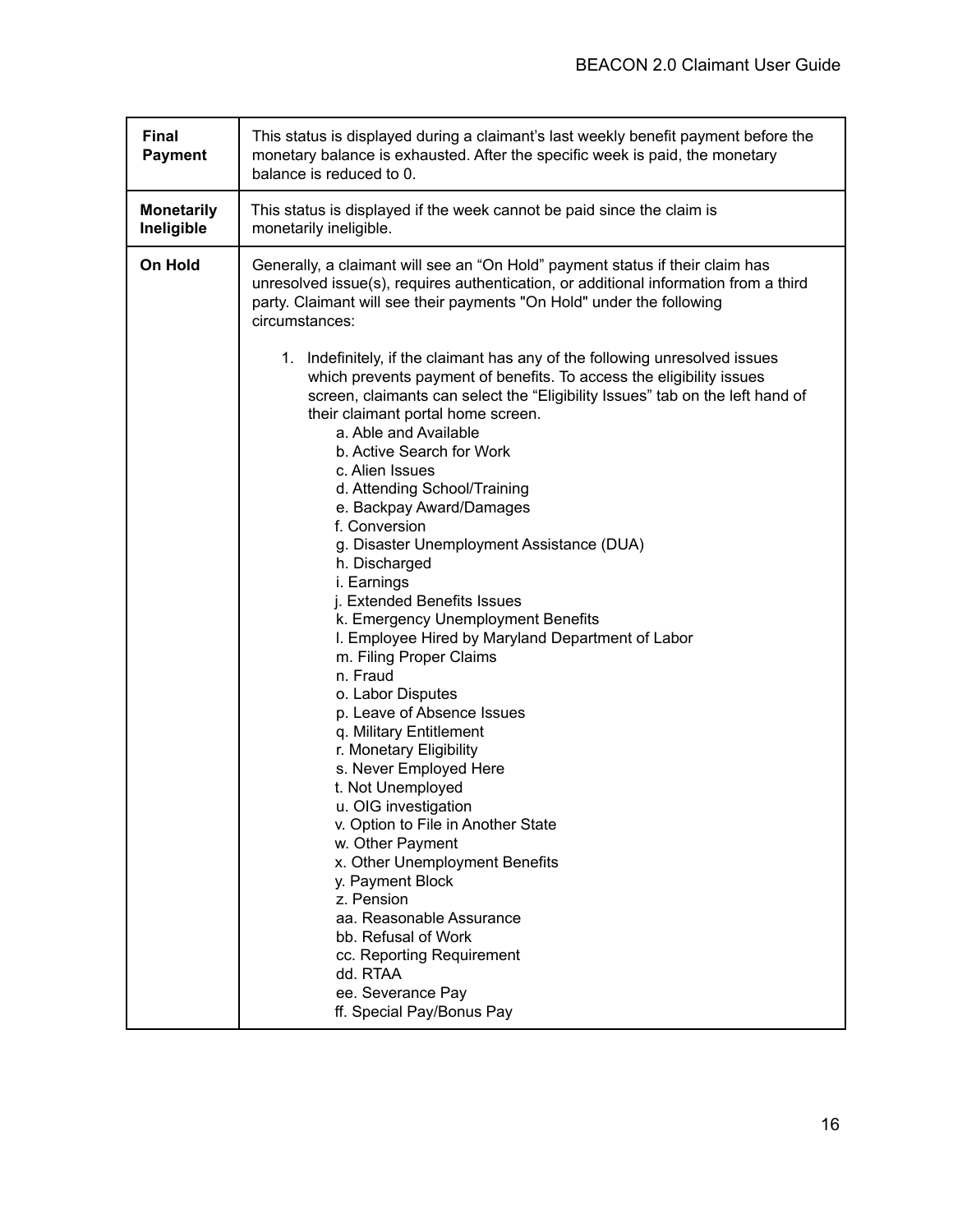|                                                | gg. TEUCA<br>hh. TRA/RTAA Issues<br>ii. Vacation/Holiday Pay<br>jj. Voluntary Quit<br>kk. Wage Certification<br>II. Work Sharing<br>2. For 10 days if the employer did not yet respond to the Agency's request<br>for separation information. After this period has elapsed, the payment<br>hold will be automatically lifted on the 11th day, and payment will be<br>issued if there are no other issues preventing payment.<br>Indefinitely, if the claimant's profile information could not be validated by<br>3.<br>the Social Security Administration. Claimants will receive a |
|------------------------------------------------|--------------------------------------------------------------------------------------------------------------------------------------------------------------------------------------------------------------------------------------------------------------------------------------------------------------------------------------------------------------------------------------------------------------------------------------------------------------------------------------------------------------------------------------------------------------------------------------|
|                                                | correspondence in their portal indicating that additional documentation<br>is required to resolve this issue. Claimants are also advised to check<br>their action items for additional steps that the claimant may take to<br>resolve authentication issues.                                                                                                                                                                                                                                                                                                                         |
|                                                | 4. Indefinitely, if the claimant filed a Training/Additional Benefits claim<br>certification but has not submitted a progress report.                                                                                                                                                                                                                                                                                                                                                                                                                                                |
|                                                | Indefinitely, if the claimant filed a Trade Readjustment Act claim, but<br>5.<br>has not submitted a progress report.                                                                                                                                                                                                                                                                                                                                                                                                                                                                |
| Overpaid                                       | This status is displayed when a previously paid week is later determined to be<br>partially or totally overpaid.                                                                                                                                                                                                                                                                                                                                                                                                                                                                     |
| Overpayment<br><b>Offset</b>                   | This status is displayed if the entire payment amount was offset and applied<br>to an existing overpayment balance.                                                                                                                                                                                                                                                                                                                                                                                                                                                                  |
| <b>Partial</b><br>Overpayment<br><b>Offset</b> | This status is displayed if a partial payment amount was offset and applied<br>to an existing overpayment balance.<br>Example: if a claimant receives \$200 in benefits and owes \$100 due to an<br>overpayment, the system pays the claimant \$100 and uses the remaining<br>\$100 to offset the overpayment.                                                                                                                                                                                                                                                                       |
| <b>Pending</b>                                 | Pending status is displayed if the payment was made but not yet deposited, or<br>if the claimant's eligibility for benefits is not yet determined.                                                                                                                                                                                                                                                                                                                                                                                                                                   |
| <b>Processed</b>                               | This status is displayed when the payment is transmitted to the bank.                                                                                                                                                                                                                                                                                                                                                                                                                                                                                                                |
| <b>Reissued</b>                                | This status is displayed if the weekly benefit payment was reissued to the<br>claimant.                                                                                                                                                                                                                                                                                                                                                                                                                                                                                              |
| Rejected                                       | The Rejected status is displayed if a direct deposit payment was rejected by the<br>financial institution.                                                                                                                                                                                                                                                                                                                                                                                                                                                                           |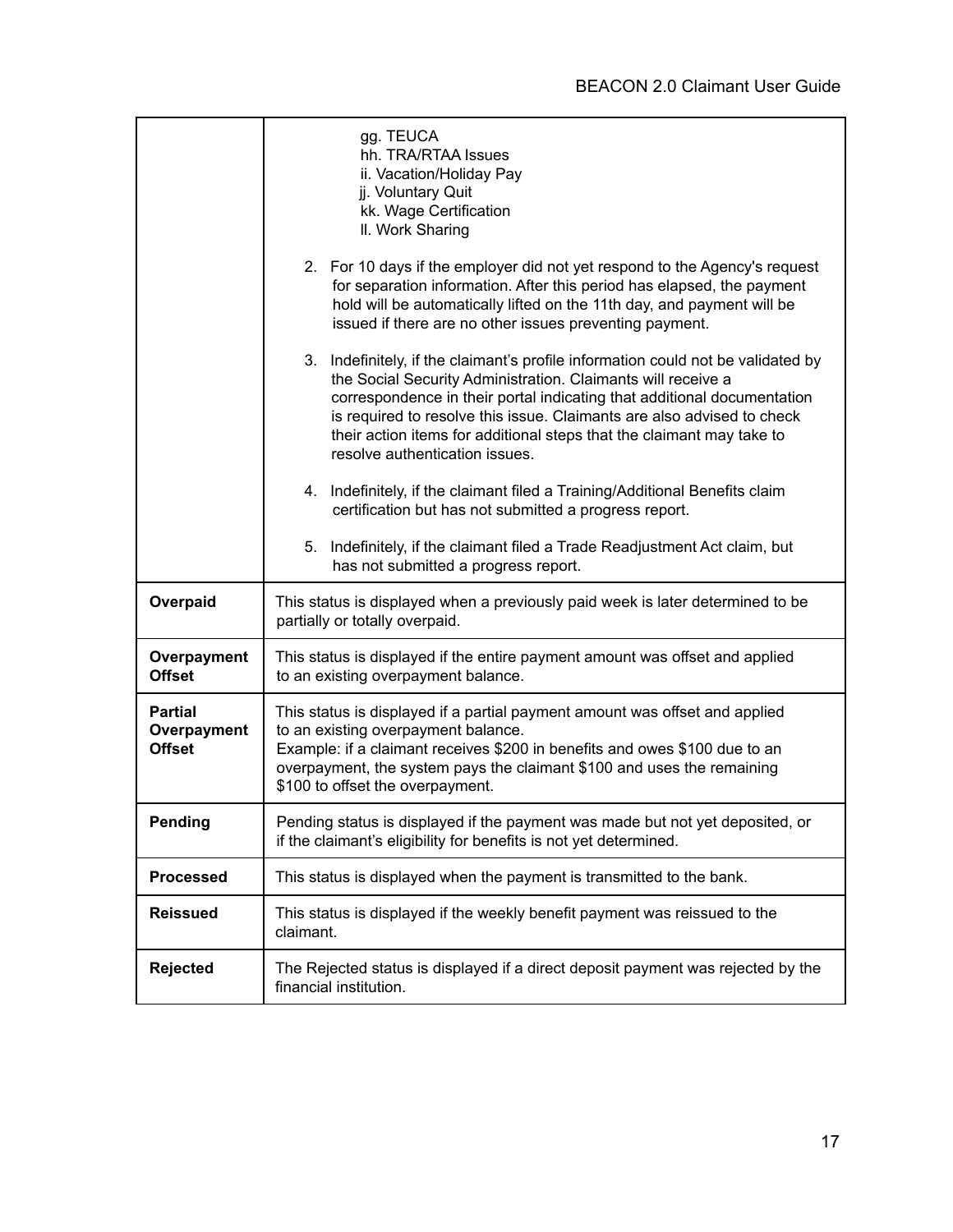## **Workforce Information**



- **1. Register with Workforce -** The Maryland Workforce Exchange (MWE) offers several resources to help UI claimants become reemployed. With MWE, claimants can create a resume, complete an online self-assessment, conduct labor market research, set up job opportunity alerts and track completed reemployment activities. Claimants are required to register with MWE.
- **2. Access MWE Account-Reemployment Exchange System (REX) -** The Reemployment Exchange (REX) Module (also called the Job Contact and Reemployment Activity log) allows claimants to enter valid reemployment activities and job contacts. REX is accessible through the MWE.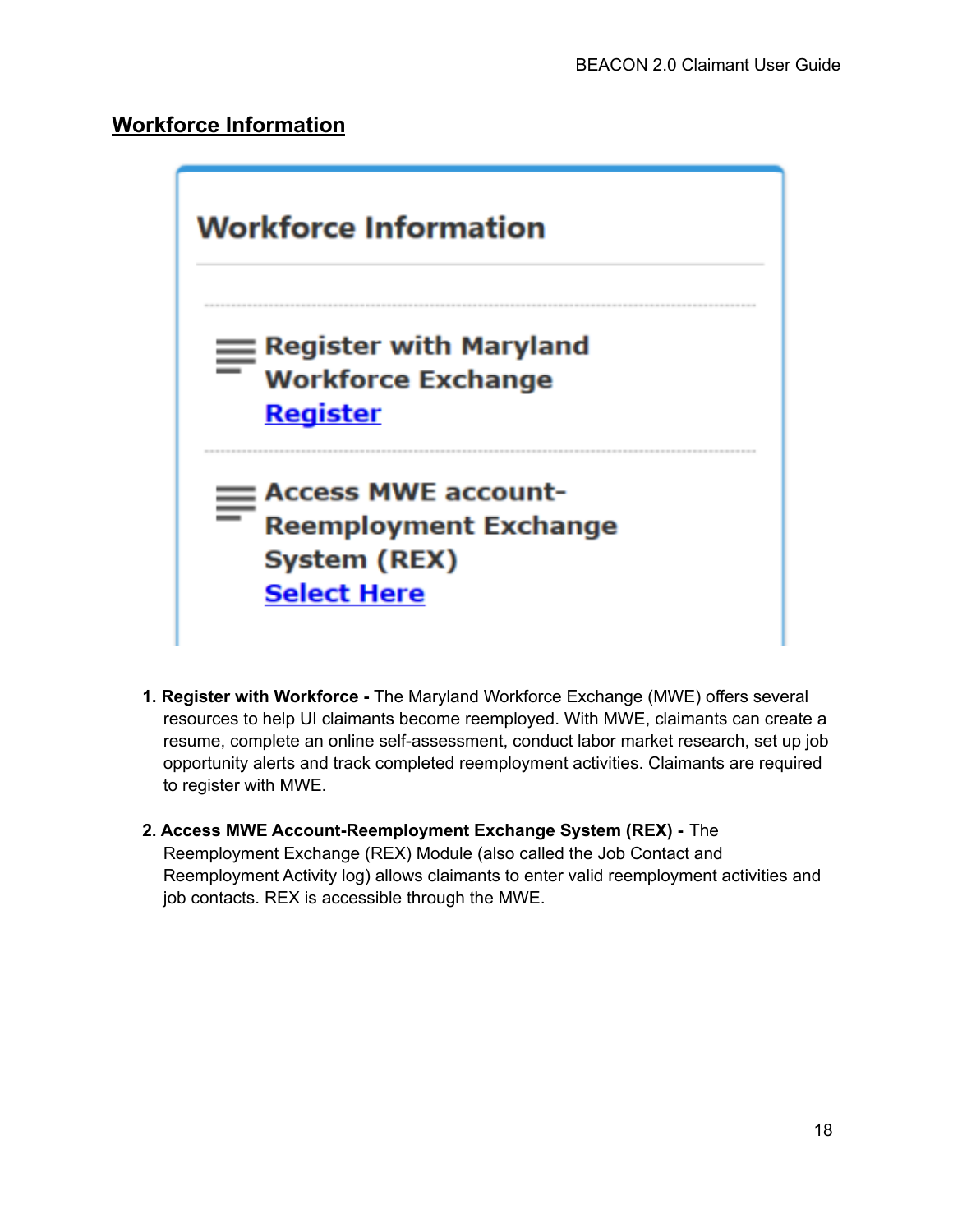## **Quick Actions**



- **1. Claimant Profile -** This displays the claimant's personal demographic information.
- **2. Change Address/Phone/Email -** A claimant can change or update contact information, such as his/her address, phone number, or email address, in this section of BEACON.
- **3. Change Payment Method -** A claimant can change his/her preferred method of payment in this section. The standard option is to receive payment through direct deposit. However, a claimant may opt to be paid via check.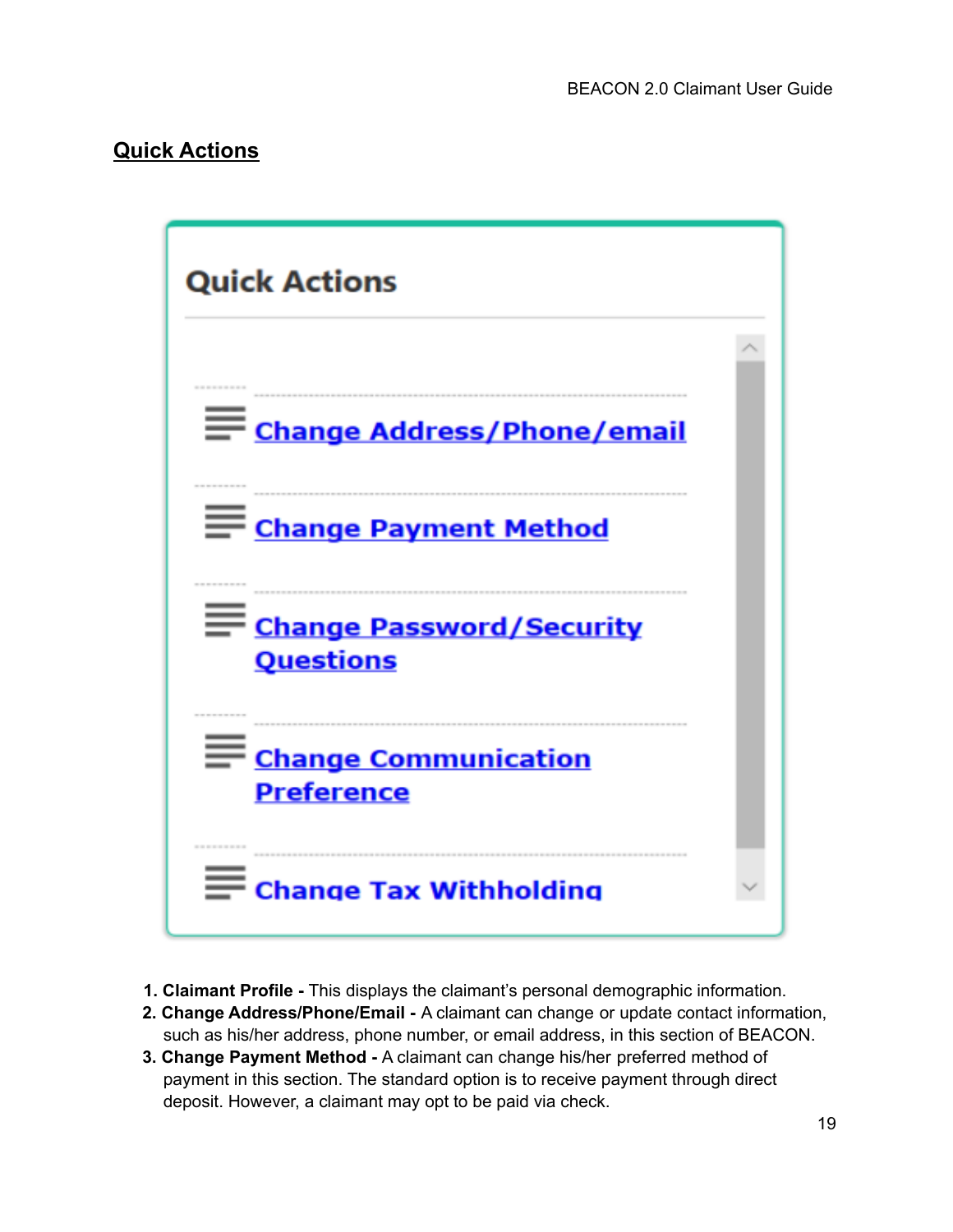- **4. Change Communication Preference -** Claimants can select their preferred method of communication, including e-mail, text message, or postal mail, in the BEACON portal. No matter which Communication Preference is chosen, all correspondences are immediately available in the Claimant Portal.
- **5. Change Tax Withholding -** A claimant may select whether or not they want taxes withheld from his/her weekly benefits. Claimants can request to withhold state taxes, federal taxes, both, or neither, from their benefits.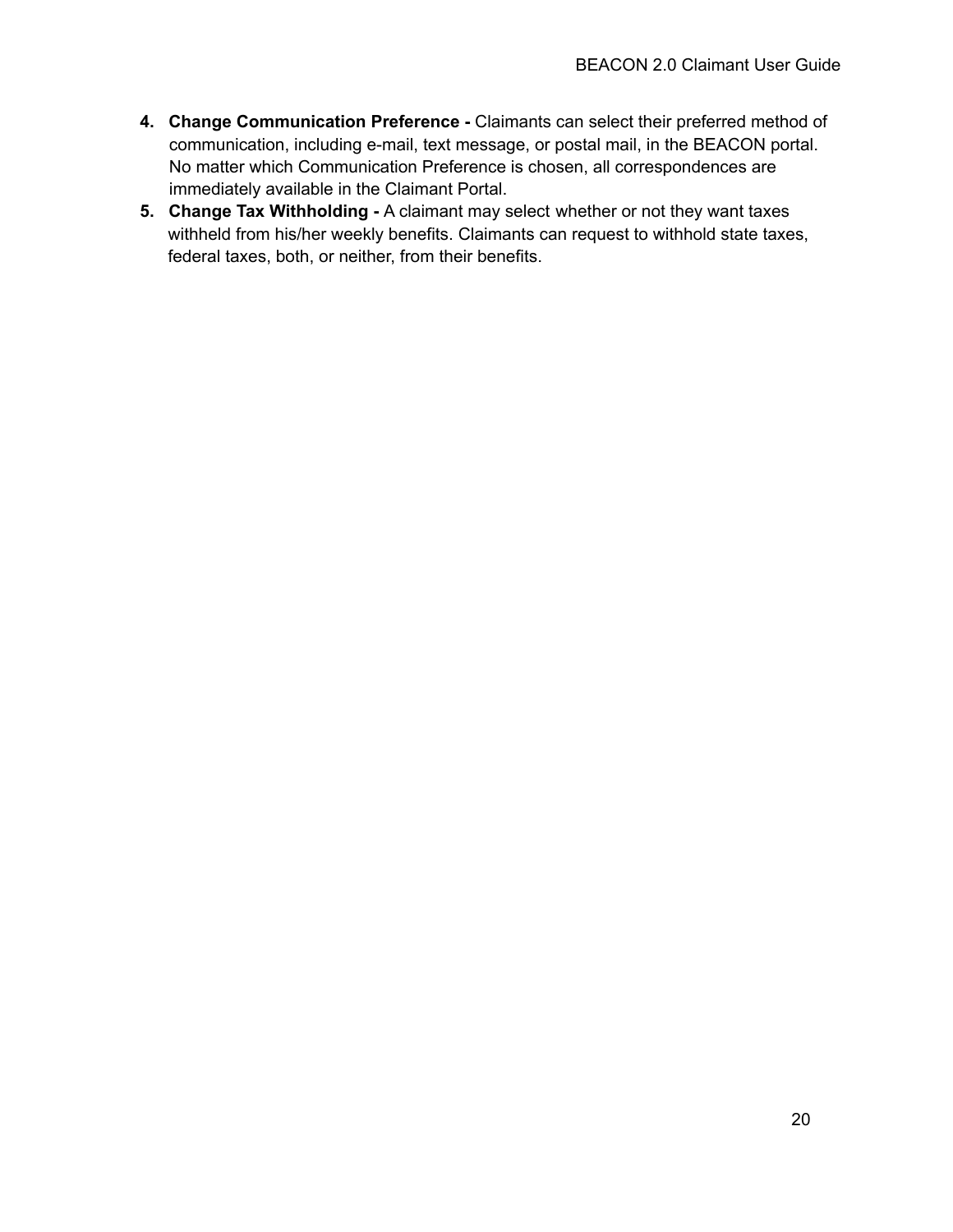## **Eligibility Issues**

| <b>Eligibility Issues - this screen displays the Eligibility Issues related to the most recent</b> |  |  |  |  |
|----------------------------------------------------------------------------------------------------|--|--|--|--|
| claim only.                                                                                        |  |  |  |  |

| Eighthy haum $\rightarrow$ X $\leftarrow$ $\rightarrow$<br>÷<br>1 records met the search criteria.                                                                   |                                     |                                                |                          |                           |
|----------------------------------------------------------------------------------------------------------------------------------------------------------------------|-------------------------------------|------------------------------------------------|--------------------------|---------------------------|
| <b>Search Criteria</b><br><b>Issue Number:</b><br><b>Issue Type:</b><br>Search<br>Reset<br>In order to view all of your correspondence please click on search above. |                                     | Status: All<br>귝<br>w                          |                          |                           |
| <b>Search Results</b>                                                                                                                                                |                                     |                                                |                          |                           |
| <b>Export to Excel</b>                                                                                                                                               |                                     |                                                |                          |                           |
| <b>Issue Level</b><br><b>Issue</b><br>Adjudication<br>002                                                                                                            | <b>Issue Type</b><br>Volunlary Quit | Employer Name<br>WESTCORP MANAGEMENT GROUP ONE | <b>Status</b><br>Pending | <b>Determination Date</b> |
|                                                                                                                                                                      |                                     |                                                |                          |                           |
|                                                                                                                                                                      |                                     |                                                |                          |                           |
|                                                                                                                                                                      |                                     |                                                |                          |                           |
|                                                                                                                                                                      |                                     |                                                |                          |                           |

#### **Eligibility Issues -**

An example of an Eligibility Issue is when a claimant submits a claim and indicates they are not able and available to work due to medical issues. An issue does not mean a claimant is not eligible for benefits, it means staff must obtain further information before determining eligibility.

#### **Search Criteria**

- **1. Issue Number -** Search field used to search by a particular eligibility issue number.
- **2. Status -** A dropdown menu used to search for issues by their status, such as Pending, Mailed, Canceled, and Resolved.
- **3. Issue Type -** A dropdown menu of all possible issues. The claimant can select which issue from the dropdown that they would like to search for. [**Note**: Please see list of all issue types].
- **4. Search/Reset -** A tab which can be selected to look for a particular item number, status or issue type. The reset tab will clear the searchable field to start anew. To see all Issues, select "Search" with all search criteria fields blank.

#### **Use the Search tab to view any of your claim's eligibility issues.**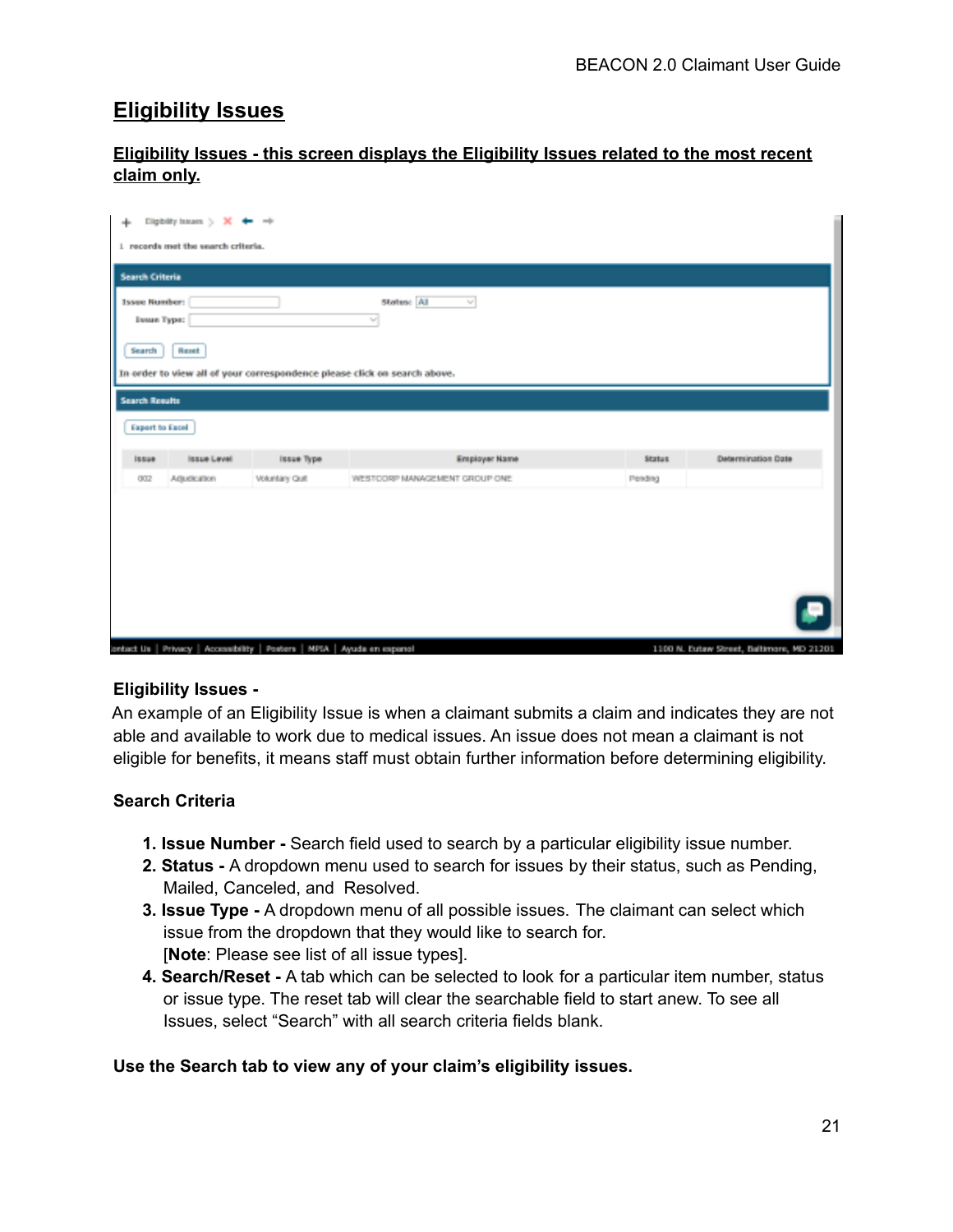- **1. Export to Excel -** A tab within the claimant portal that allows claimants to download current data in an Excel spreadsheet. Claimants are to select which categories to view as an Excel spreadsheet.
- **2. Issue Level -** Indicates where an issue is in the eligibility determination process. Most issues only go to an Adjudication issue level.
	- **Flag** Indicates that the system has established an issue, but the claimant is not eligible for benefits due to being monetarily ineligible. This issue is not sent to adjudication.
	- **Adjudication** The first step in the resolution of an issue.
	- **Corrected** A corrected decision is a redetermination where the agency initiated the redetermination to correct an error (mostly for same day redeterminations).
	- **Redetermination** An additional adjudicator's determination on an issue.
	- **Nullified** Indicates that a prior issue or decision has been removed or made null and void. All downstream effects of the issue or decision are also reversed.
	- **End Indefinite Denial** This displays when a penalty has ended because the claimant met the requalification requirements.
	- **First Level Appeal** This is a Lower Appeals decision.
	- **Second Level Appeal** This is a Board of Appeals decision.
	- **Third Level Appeal** This is a decision from the Maryland Circuit Court.
	- **External Appeal** This is a decision made from the Maryland Circuit Court.
- **3. Issue Type -** A description of the claimant's specific eligibility issue.
- **4. Employer Name -** The name of the employer, if an employer is attached to the issue.
- **5. Status -** The status is the processing stage of the eligibility issue. As examples, if the status is Pending, this refers to an issue which was created but is not resolved, and if the status is Mailed, it means that a determination has been mailed to the claimant.
- **6. Determination Date -** This is the date the original determination was entered. This will remain blank until a determination is made.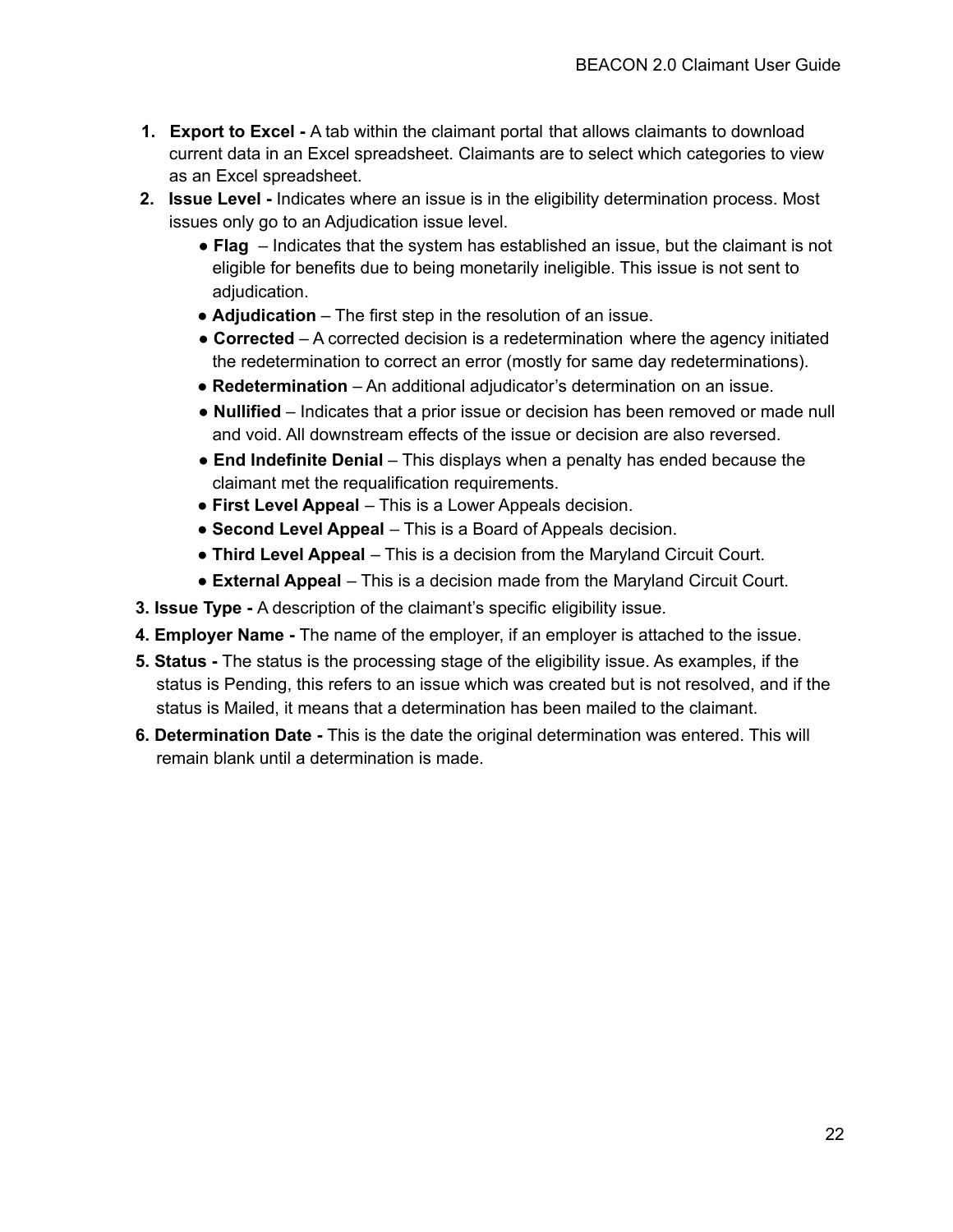## **Benefit Payment and Payment History**

| $+$                                  |                                                                         | Benefit Payment > Claimant Payment Summar > X + Displaying page 1 of 1. + |                                                            |                                                 |
|--------------------------------------|-------------------------------------------------------------------------|---------------------------------------------------------------------------|------------------------------------------------------------|-------------------------------------------------|
| <b>Claimant Information</b>          |                                                                         |                                                                           |                                                            |                                                 |
|                                      | Claimant Name: FGEIZNDK YSKCFGJP<br>Benefit Year Begin Date: 07/05/2020 |                                                                           | Claimant ID: 10085279<br>Benefit Year End Date: 07/03/2021 | Claim ID: 135275<br>Last Week Filed: 09/19/2020 |
| <b>Potential Benefits By Program</b> |                                                                         |                                                                           |                                                            |                                                 |
| Claim Number                         | Program Name                                                            | Benefit Year Begin Date                                                   | Benefit Year End Date                                      | Weekly Benefit Amount                           |
|                                      | 202001 REGULAR UI                                                       | 07/05/2020                                                                | 07/03/2021                                                 |                                                 |

#### **A. Claimant Information**

- **1. Claimant Name -** The name of an individual who files for unemployment insurance benefits, also referred to as a claimant.
- **2. Claimant ID -** A unique, eight-digit number which identifies a claimant.
- **3. Claim ID -** An assigned number which identifies a specific claim.
- **4. Benefit Year Begin Date -** The date on which an unemployment claim begins. It is the Sunday of the week in which the initial claim is filed. A benefit year is a one-year period that begins on the first day of the calendar week that the claimant files for initial benefits.
- **5. Benefit Year End Date -** The date on which an unemployment claim expires. The benefit year end date is 52 weeks from the start of the benefit year, and the end date is always a Saturday.
- **6. Last Week Filed -** The most recent benefit week during which a claimant filed for his/her weekly claim certification.

#### **B. Potential Benefits by Program**

- **1. Claim Number -** A system-generated number that is assigned to each claim.
- **2. Program Name -** The name of the UI or federal compensation program under which a claimant qualifies for UI benefits.
- **3. Benefit Year Begin Date -** The date on which an unemployment claim begins. It is the Sunday of the week in which a claimant files his/her initial claim. A benefit year is a one-year period that begins on the first day of the calendar week that the claimant files for benefits.
- **4. Benefit Year End Date -** The date on which an unemployment claim expires. The benefit year end date is 52 weeks from the start of the benefit year, and the end date is always a Saturday.
- **5. Weekly Benefit Amount -** The amount of money a claimant is eligible to receive each week. The weekly benefit amount is based on the amount of money a claimant was paid by all of the employers they worked for during the base period. The current weekly benefit amount allowed under Maryland Unemployment Insurance law ranges from \$50 to \$430. NOTE: A claimant may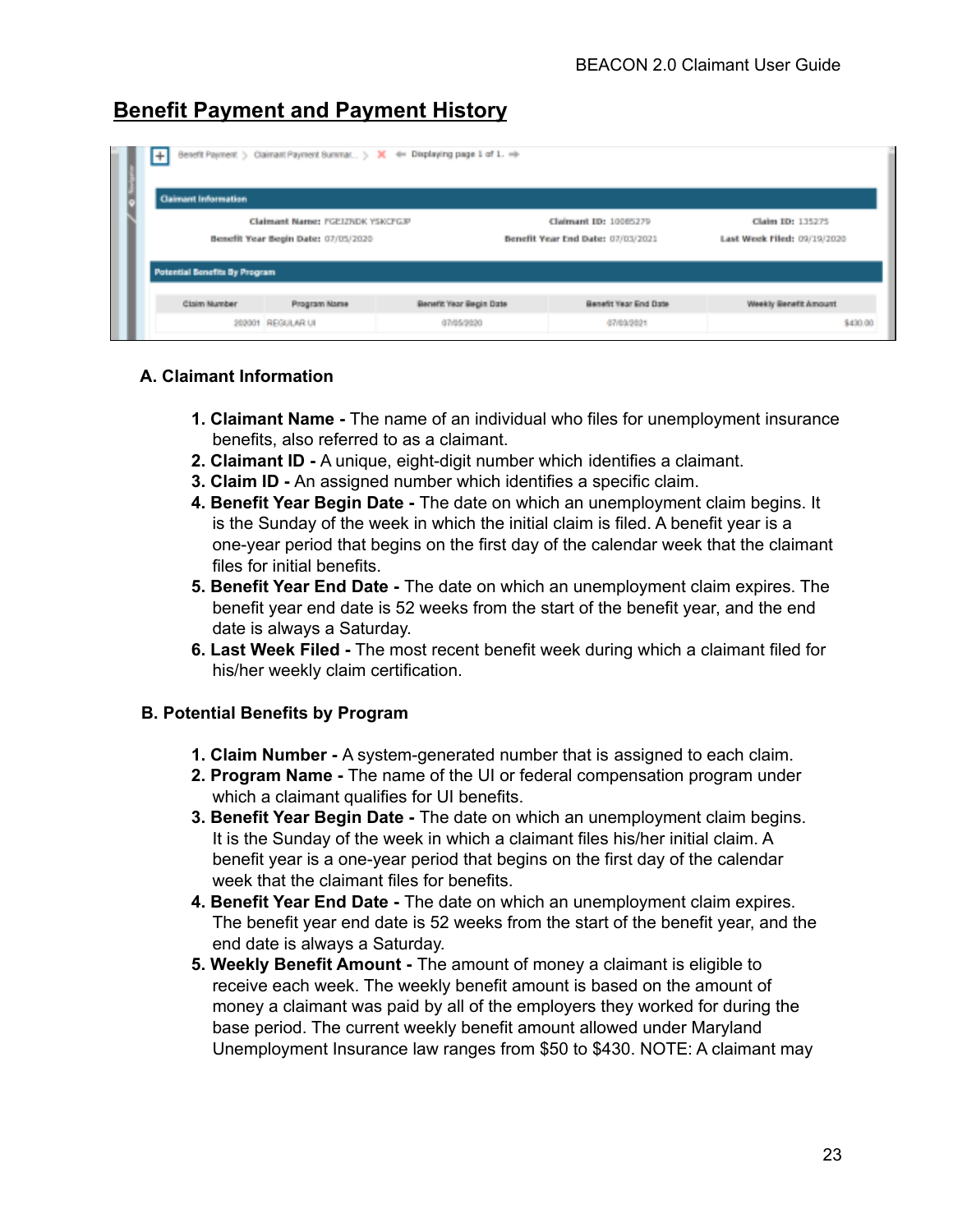receive less than the WBA in certain circumstances, for example if the claimant earns wages in a week, owes child support, or has an overpayment balance.

|                        |                                                      |                 | m                      |                          |                                 |                         |                    |          |                          |                                                                                                                  |
|------------------------|------------------------------------------------------|-----------------|------------------------|--------------------------|---------------------------------|-------------------------|--------------------|----------|--------------------------|------------------------------------------------------------------------------------------------------------------|
|                        | Week Ending Date From:                               |                 | Week Ending Date To:   |                          |                                 |                         | 値                  |          |                          |                                                                                                                  |
|                        | <b>Date Payment Issued From:</b>                     |                 | 自                      |                          |                                 | Date Payment Issued To: |                    |          | 値                        |                                                                                                                  |
| <b>Search</b>          | Report                                               |                 |                        |                          |                                 |                         |                    |          |                          |                                                                                                                  |
|                        |                                                      |                 |                        |                          |                                 |                         |                    |          |                          |                                                                                                                  |
| <b>Payment History</b> |                                                      |                 |                        |                          |                                 |                         |                    |          |                          |                                                                                                                  |
|                        | Select week ending date to view details of the week. |                 |                        |                          |                                 |                         |                    |          |                          |                                                                                                                  |
|                        |                                                      |                 |                        |                          |                                 |                         |                    |          |                          |                                                                                                                  |
| Export To Eacel        | Export To PDF                                        |                 |                        |                          |                                 |                         |                    |          |                          |                                                                                                                  |
|                        | 2 Nod Last Results 1 - 10 of 11                      |                 |                        |                          |                                 |                         |                    |          |                          |                                                                                                                  |
| First Prev (1)         |                                                      |                 |                        |                          |                                 |                         |                    |          |                          |                                                                                                                  |
| <b>Week</b>            |                                                      |                 |                        |                          |                                 |                         |                    |          |                          |                                                                                                                  |
| Ending                 | Date Certification<br>Received                       | Program<br>Name | Date Payment<br>issued | <b>Banafit</b><br>Amount | <b>Payment</b><br><b>Amount</b> | <b>Overpayment</b>      | Process.<br>Status | Adjusted | Process/Adjusted<br>Date |                                                                                                                  |
| 05/19/2020             | 10/05/3029                                           | REGULAR UI      | 10/05/2020             | \$430.00                 | \$430.00 No.                    |                         | Cleaned            | Mo.      | 10/35/2020               |                                                                                                                  |
| 09/12/2020             | 10/05/2020                                           | REGULAR LE      | 10/05/2020             | Sabib po                 | \$430.00 No.                    |                         | Circannel          | Mo.      | 10/05/2020               |                                                                                                                  |
| 09/05/2020             | 10/05/2020                                           | REGULAR UI      | 10/05/2020             | \$430.00                 | \$1,330.00 No.                  |                         | Cleaned            | Mo.      | 10/05/2820               |                                                                                                                  |
| 08/29/2020             | 10/05/2020                                           | REGULAR UI      | 10/05/2020             | S430.00                  | \$1,330.00 No.                  |                         | Cleaned            | No       | 10/05/2020               |                                                                                                                  |
| 08/22/2020             | 10/05/2020                                           | REGULAR UI      | 10/05/2020             | \$430.00                 | \$1,330.00 No                   |                         | <b>Cleaned</b>     | No       | 18/05/2020               |                                                                                                                  |
| 08/15/2020             | 10/05/3028                                           | REGULAR UI      | 10/05/2020             | \$430.00                 | \$1,330.00 No.                  |                         | Cinamat            | Mo.      | 10/05/2020               |                                                                                                                  |
| 08/08/2020             | 10/05/2020                                           | REGULAR UI      | 10/05/2020             | \$430.00                 | \$1,330.00 No.                  |                         | <b>Cleaned</b>     | No       | 18/05/2020               |                                                                                                                  |
| 08/01/2020             | state/abla                                           | REGULAR LE      | 10/05/2020             | Sizio po                 | \$1,330.00 No.                  |                         | Circulad           | Mo.      | 10/05/2020               |                                                                                                                  |
| 07/25/2020             | 10/05/3020                                           | REGULAR UI      | 10/05/2020             | \$430.00                 | \$1,030.00 No.                  |                         | Cleaned            | No       | 18/05/2020               | History<br><b>Vice</b><br><b>Mine</b><br><b>Vice</b><br><b>Vice</b><br><b>Vine</b><br><b>Vice</b><br><b>View</b> |

#### **C. Search Criteria**

- **1. Week Ending Date From -** First day to be included in the search results.
- **2. Week Ending Date To -** Last day to be included in the search results.
- **3. Date Payment Issued From -** The earliest payment date to be included in the search results.
- **4. Date Payment Issued To -** The last payment date to be included in the search results.

#### **Payment History**

- **1. Week Ending -** The end of the benefit week in which a qualifying claimant should file a weekly claim certification. The benefit week runs Sunday through Saturday.
- **2. Date Certification Received -** The day a claimant filed his/her weekly claim certification for the benefit week.
- **3. Program Name -** The name of the program under which a claimant qualifies for UI benefits.
- **4. Date Payment Issued -** The date the payment is either released to a claimant's financial institution via direct deposit or sent to the claimant via U.S. mail.
- **5. Benefit Amount -** A benefit amount is the weekly payment a claimant received if they are approved for a qualifying UI program. NOTE: this amount listed is before taxes, offsets, deductions, and other adjustments.